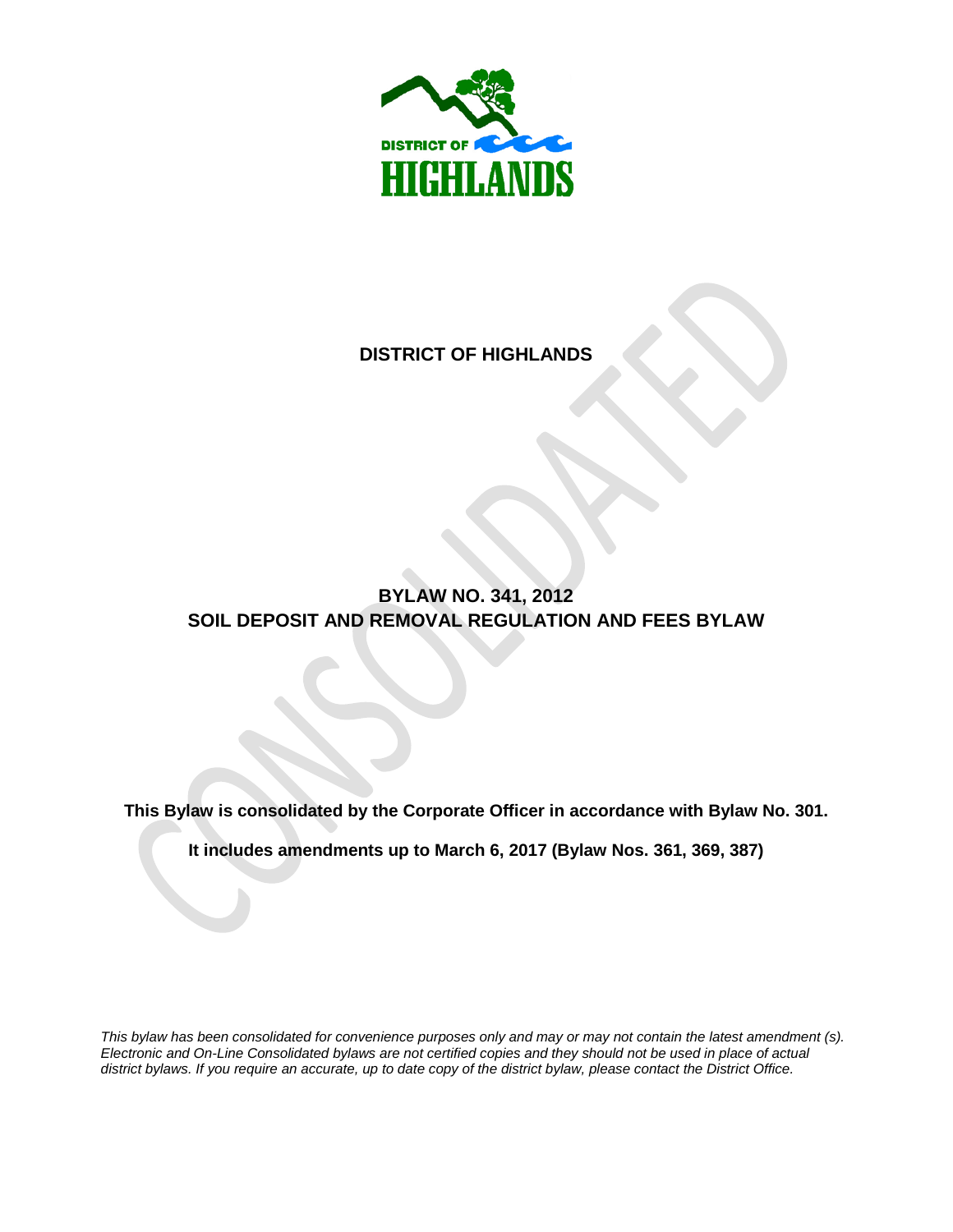

# A BYLAW TO REGULATE THE REMOVAL AND DEPOSIT OF SOIL FROM LANDS WITHIN THE DISTRICT OF HIGHLANDS

\_\_\_\_\_\_\_\_\_\_\_\_\_\_\_\_\_\_\_\_\_\_\_\_\_\_\_\_\_\_\_\_\_\_\_\_\_\_\_\_\_\_\_\_\_\_\_\_\_\_\_\_\_\_\_\_\_\_\_\_\_\_\_\_\_\_\_\_\_\_\_\_

WHEREAS the *Community Charter* S.B.C. 2003, c. 26 permits the Council of the District of Highlands to regulate, prohibit and impose requirements in relation to the removal of Soil and the deposit of Soil or other material, sand, gravel, rock and other substance and to make different regulations and prohibitions for different areas and to require permits and impose rates or levels of fees;

AND WHEREAS the Council of the District of Highlands wishes to regulate or prohibit the movement of Soils within the District of Highlands;

AND WHEREAS the Council wishes to collect fees for the movement of Soil within the District of Highlands:

NOW THEREFORE, pursuant to the above-recited and other authority, the Council of the District of Highlands, in open meeting assembled, enacts as follows:

#### **Citation**

1. This Bylaw may be cited for all purposes as "Soil Deposit and Removal Regulation and Fees Bylaw, No. 341, 2012.

### **Repeal**

2. Highlands Soil Deposition Bylaw cited as "Deposit of Soil Prohibition Bylaw No. 2, 1986" of the Capital Regional District and Highlands Soil Removal Bylaw cited as "Soil Removal Prohibition Bylaw No. 2, 1986" of the Capital Regional District, and all amendments thereto are hereby repealed in their entirety.

### **Definitions**

3. In this bylaw,

"Aquifer" means a water-bearing stratum of permeable rock, sand or gravel.

"Buffer Zone" means the area of land between the boundaries of a parcel and the Soil Deposit or Removal Area.

"District" means the District of Highlands.

"District Staff" means the Chief Administrative Officer or any staff designated by him or her to administer this Bylaw.

"Permit" means a valid permit for the removal or deposit of Soil under this bylaw.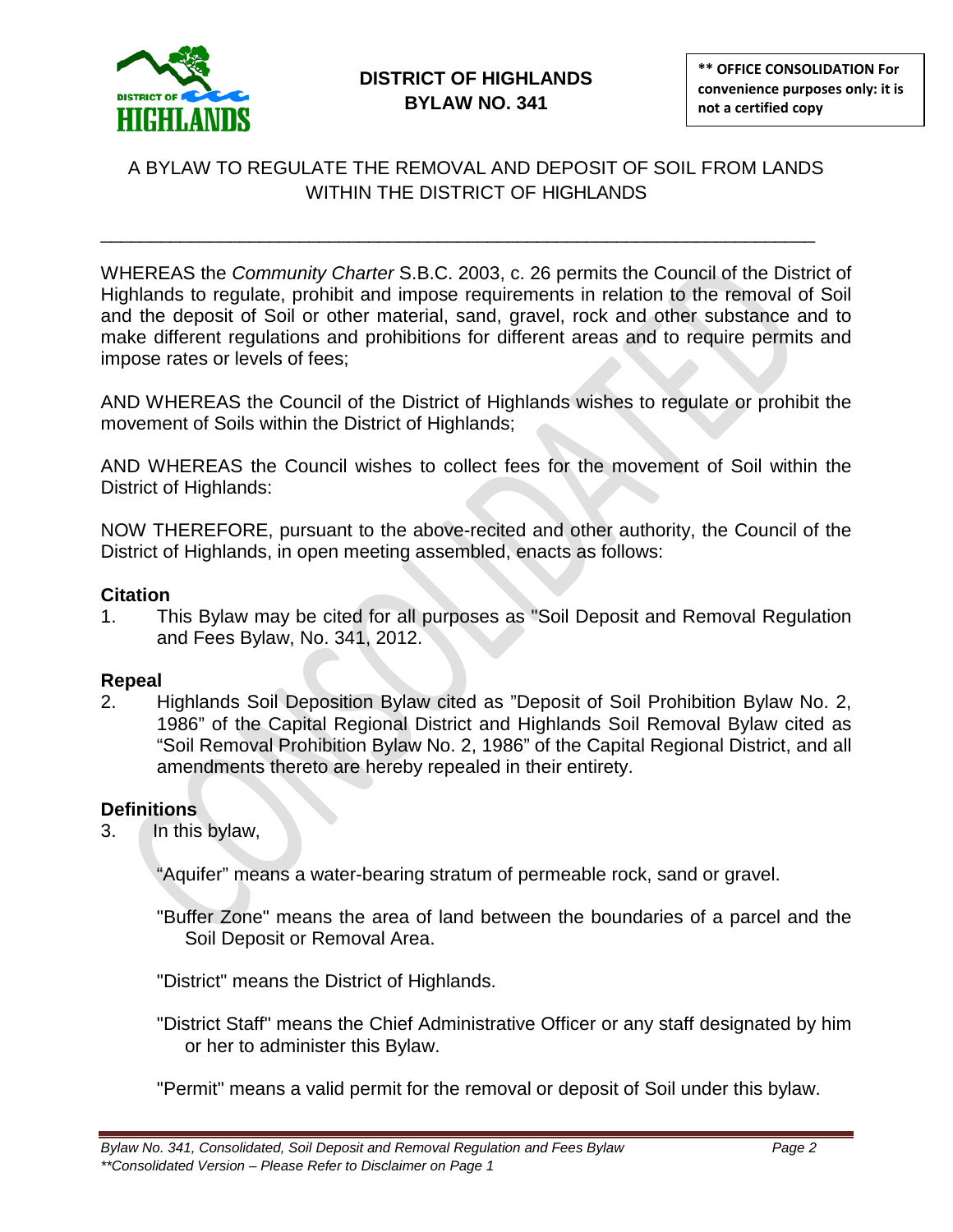"Permittee" means a person issued a Permit under this Bylaw.

- "Holiday" means New Year's Day, Good Friday, Easter Monday, Victoria Day, Canada Day, BC Day, Labour Day, Thanksgiving Day, Remembrance Day, Christmas Day and Boxing Day.
- "Removal or Deposit Fee" means the fee payable to the District by a Permit holder for the removal or deposit of Soil pursuant to this bylaw.

*Amended under bylaw 387, March 2017* "Security" means the letter of credit, certified cheque or cash deposit required by section 19 of this bylaw.

- "Soil" means soil, sand, gravel, rock, silt, clay, peat, or any other substance of which land is composed, or any combination of them, whether or not it is in or put in a stockpile or storage facility, and does not include any compost or biosolids placed on land as a soil amendment or conditioner.
- "Soil Removal or Deposit Area" means the specific area of a parcel of land on which Soil may be deposited or from which Soil may be removed, pursuant to a Permit under this bylaw.
- "Works" means any structure or building that would require a building permit pursuant to the District of Highlands Building Bylaw No. 192, 2003 as amended from time to time.

### **Requirement for Soil Removal and Deposit Permit**

- 4. Subject to the other terms of this bylaw, no person shall remove, deposit, or cause to be removed or deposited any Soil from or on any land in the District unless the person:
	- (a) has applied for and been issued a valid and subsisting Permit for such removal or deposit; and
	- (b) carries out the removal or deposit in accordance with this bylaw and the terms and conditions set out in the Permit.

### **Permit Exemptions**

5. Despite section 4, no Permit is required pursuant to this bylaw for the removal or deposit of Soil in any part of the District where the removal or deposit of Soil:

### *Amended under bylaw 387, March 2017*

- (a) totals less that 30 cubic metres from or on a parcel of land in any annual deposit or removal term noted in section 15(a), provided that any deposit of soil must not exceed 200mm in depth from the finished grade;
- (b) is required for the construction of a utility service or ditch on behalf of the District;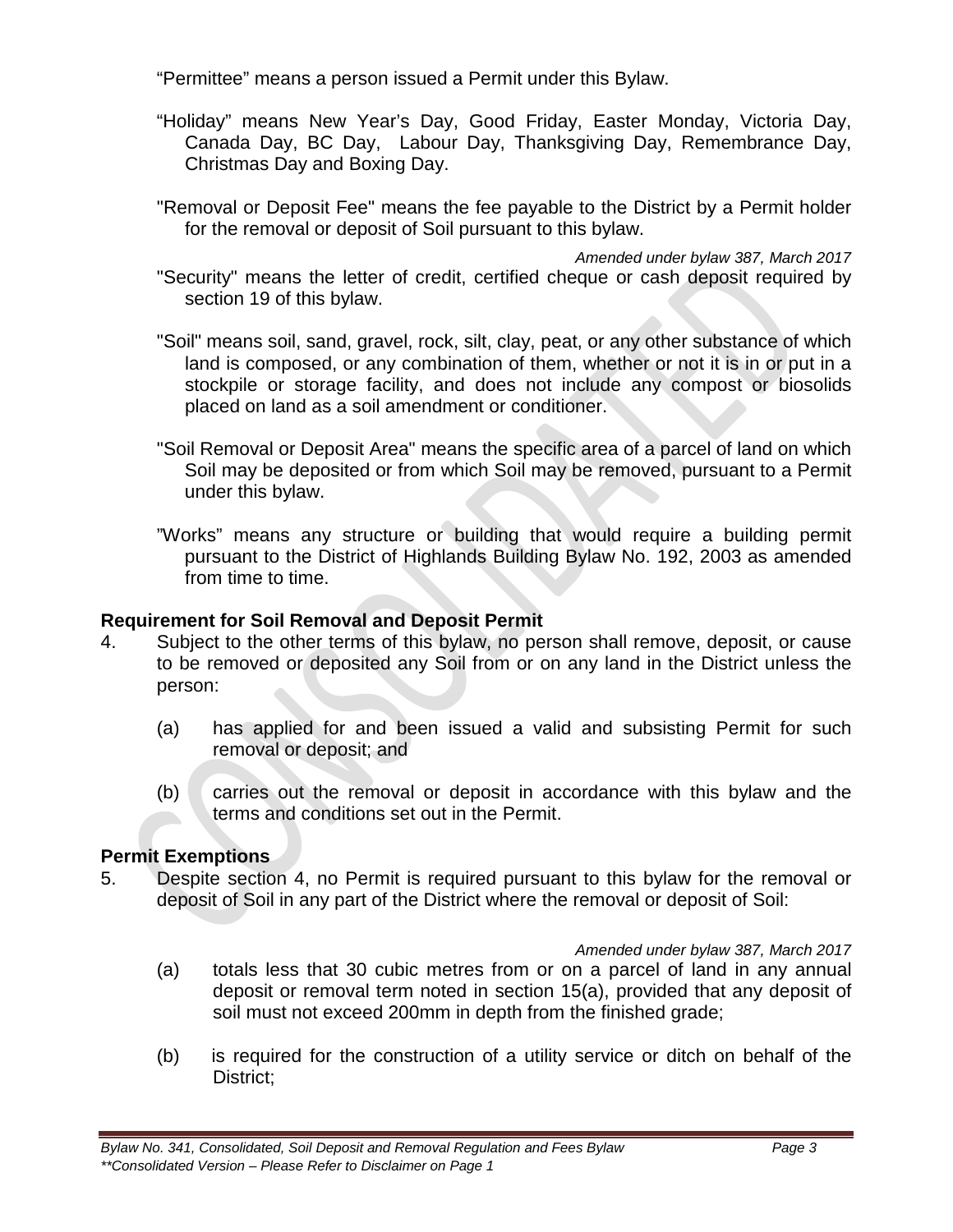(c) is required for the landfill operations, soil composting or solid waste transfer stations operated by, or on behalf of, the District;

*Amended under bylaw 387, March 2017*

(d) is necessary to do all Works approved under a building permit issued by the District;

*Amended under bylaw 387, March 2017*

- (e) is necessary to do maintenance on an existing driveway, where the deposit of soil, in relation to the driveway maintenance, does not involve grade alterations greater that 200mm;
- (f) is relocated within the boundaries of the parcel from which it originates;
- (g) is from or on parks and municipally-owned lands and is conducted on behalf of the District;

### *Amended under bylaw 387, March 2017*

(h) is authorized by a permit under the Mines Act but does not require or involve the transport of soil on any District highway, or involves the transport of soil on a District highway to such a limited extent that District staff consider that the transport cannot reasonably be considered to place any additional highway maintenance or repair burden on the District;

*Amended under bylaw 387, March 2017*

- (i) is necessary to install a septic servicing system installed in accordance with the Public Health Act and its regulations;
- (j) is required as part of a soil remediation process approved under the Environmental Management Act;
- (k) is required for the construction or repair of works, roads, highways or services by or on behalf of the District, the Capital Regional District, or the Ministry of Transportation and Highways;
- $(l)$  is otherwise carried out by the District;
- (m) is required for the deposit or removal of wood waste on or from land on which it has been lawfully produced;

*\*\*added Bylaw 361, Feb. 2014*

- (n) is on land used for a landscape business or as a nursery in compliance with the Zoning Bylaw, provided that:
	- i. the land is only within the M1 (General Industrial) and M2 (Medium Industrial) Zones,
	- ii. such deposit or removal is necessary as part of the landscape supply or nursery operation
	- iii. the soil deposit or removal is for use in the normal course of operations temporarily stored on site for ultimate removal from the land without any alteration to the finished grade of the land.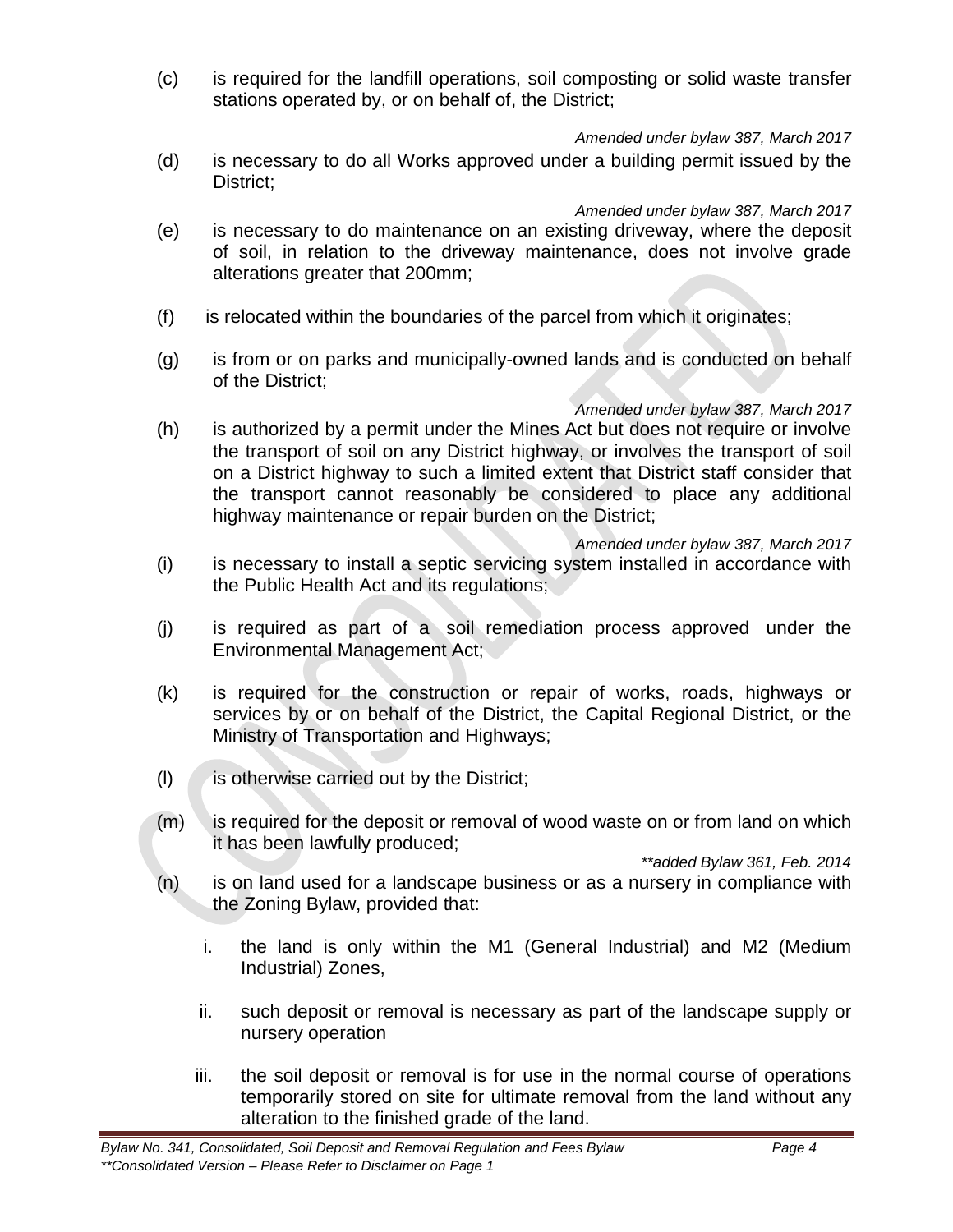### **Permit Application**

### *Amended under bylaw 387, March 2017*

- 6. All applications for the deposit or removal of more than 500 cubic meters of Soil per annual deposit or removal term noted in section 15(a) shall be considered by Council.
- 7. All applications other than those made under section 6 shall be considered by the District Staff.
- 8. Before Council considers any application under section 6, notice in writing of such an application must be mailed to every registered owner of a parcel that lies within 100 meters of the perimeter of the parcel that is subject to the application or such greater distance as the District Staff may specify based on the anticipated impact of the proposed soil deposit or removal. The applicant must also post a sign on the parcel in compliance with Schedule "G".
- 9. An application for a Permit shall comply with Section 11 of this bylaw, and shall:
	- (a) include a completed and signed application form as set out in Schedule "A" to this bylaw; and
	- (b) be accompanied by a non-refundable Permit fee of:

*Amended under bylaw 387, March 2017* \$10.00 for any application of the removal or deposit of more than 30 cubic metres and up to 50 cubic metres, or;

\$100.00 for any application for the removal or deposit of more than 50 cubic metres and up to 100 cubic metres, or;

\$250.00 for any application for the removal or deposit of more than 100 cubic metres and up to 1,000 cubic meters of Soil, or;

\$500.00 for any application for the removal or deposit of more than 1,000 cubic meters of Soil.

10. An application that does not comply with section 9 and section 11 of this bylaw shall be considered incomplete, and the District Staff or Council shall be under no obligation to process an incomplete application.

#### **Permit Application Required Information**

#### *Amended under bylaw 387, March 2017*

11. District Staff shall determine the submission requirements pursuant to this section for every application for a Permit between 30 and 100 cubic metres of soil which could include some or all of the requirements contained in this section.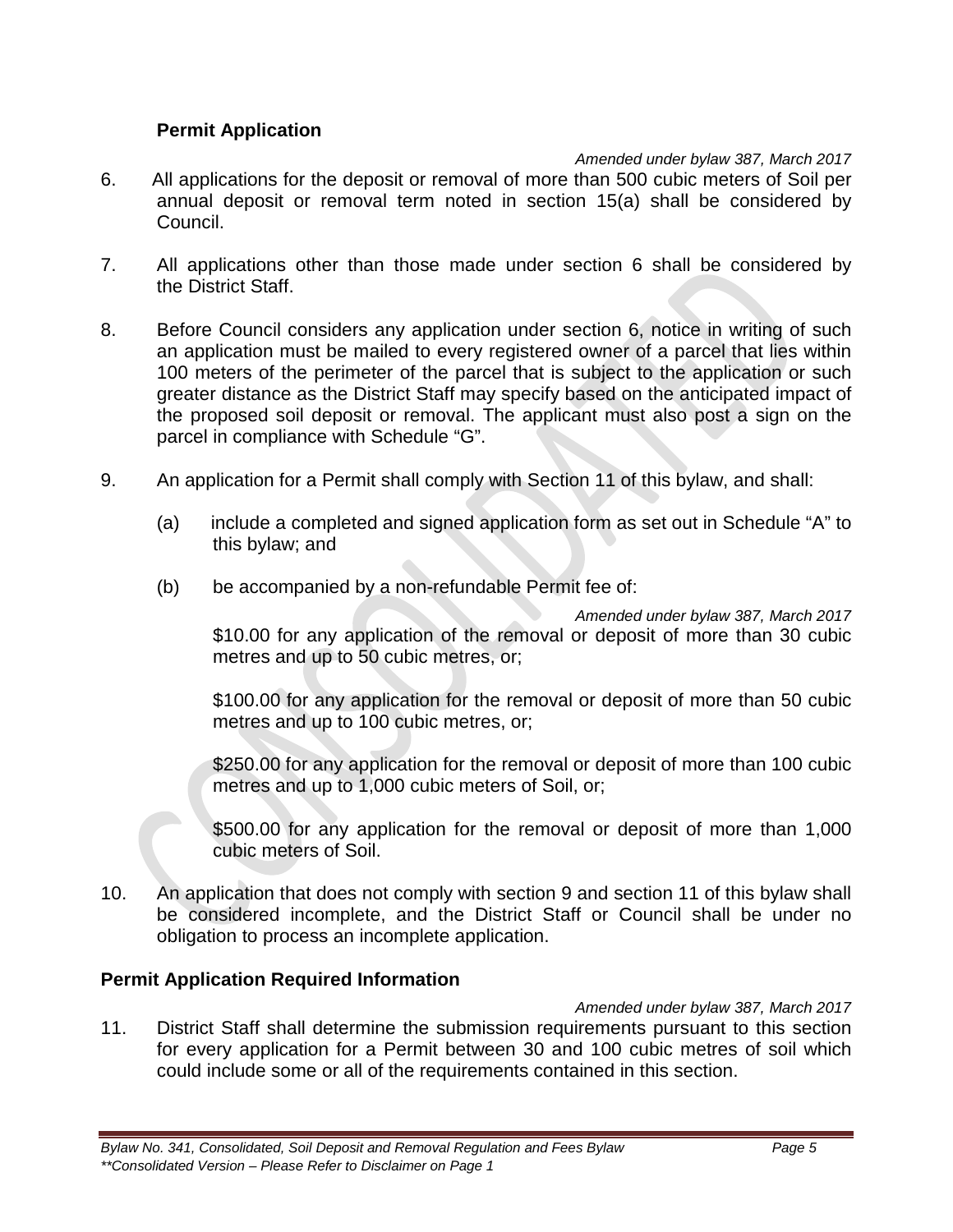Every application for a Permit for more than 100 cubic metres of soil shall be, accompanied by detailed plans, data, and specifications for the proposed site prepared by a Professional Engineer to a scale of not more than 1:1000, showing the contour of the ground in its current state with vertical contours at such intervals as the District Staff may determine, according to reasonable Engineering standards, and shall contain information regarding the proposed Soil Removal or Deposit Area with respect to the following matters, except to the extent that the District Staff determines that the information is not reasonably necessary in view of the scale or location of the proposed soil removal or deposit.

- (a) all pertinent features including buildings, structures, tree cover, roads, lanes, bridges, and natural watercourses and aquifers;
- (b) the proposed slopes which will be maintained upon completion of the Soil deposit or removal operation, including information on the angle of repose of finished slopes;
- (c) the proposed methods to control the erosion of the banks of the excavation or fill;
- (d) the proposed methods of drainage control during the excavation or fill;
- (e) the proposed methods and locations of access to the site during the excavation or fill;
- (f) the proposed contour of the ground in its final state upon completion of the operation with vertical contours as specified above and showing the method of access and methods of permanent drainage on a separate plan, including an analysis of the impact of the proposed work on local drainage patterns prepared by a certified hydrologist or other professional specified by the District Staff;
- (g) the proposed location of machinery, buildings, scales, and all other proposed structures and improvements;
- (h) the proposed location of Buffer Zones and tree cover, and the location and grade width of berms;
- (i) Water well locations and water table elevations within the drainage area;
- (j) the proposed method of extraction and processing, including sorting, washing, crushing, and any other proposed processing activities;
- (k) the proposed schedule for the removal or deposit of soil, indicating the amounts to be either removed or deposited on a weekly basis;
- (l) the proposed routes over District highways (roads) to and from a Soil Removal or Deposit Area;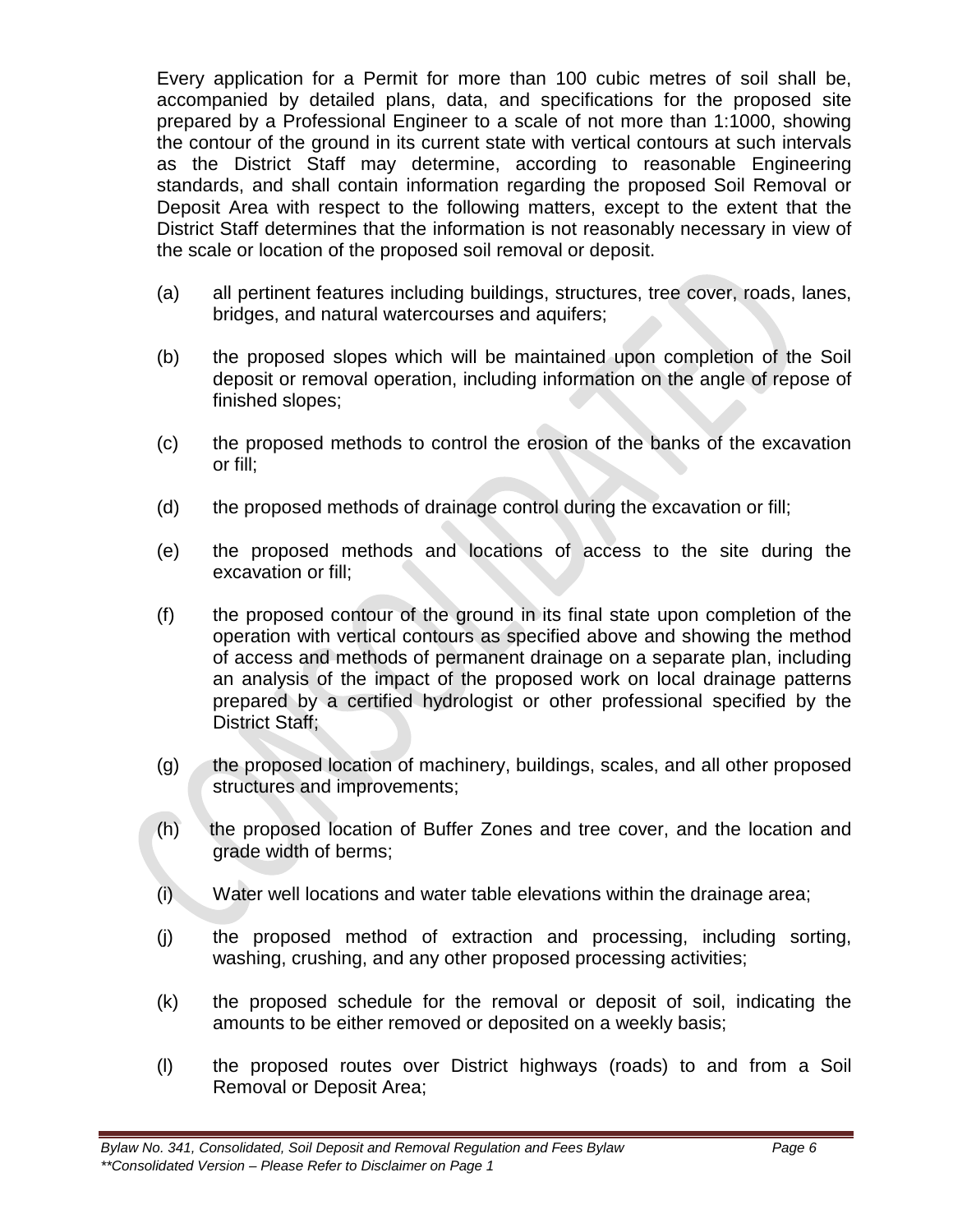- (m) a Traffic Management Plan, which would include but not be limited to a description of the frequency of trucks, signage, placement of safety control devices, and other traffic control that would minimize the disturbance created;
- (n) the general description and volume of the soil to be removed or deposited;
- (o) identification of whether the application is in whole or in part within a Riparian Assessment Area. For any Removal or Deposit within a Riparian Assessment Area, written confirmation from a Qualified Environmental Professional shall be provided at the Permittee's expense, that the Deposit or Removal will be undertaken in compliance with the Provincial Riparian Areas Regulation;
- (p) For a soil deposit application the applicant shall, at his own expense, provide any and all information available from the British Columbia Site Registry pertaining to the land or lands that soil under the proposed permit is being relocated from. In the absence of any information on the British Columbia Site Registry the applicant must provide documentation that demonstrates that no information is available from the British Columbia Site Registry;
- (q) copies of all certificates, permits, plans, orders, approvals, reports, and agreements which may be required or issued by the Province of British Columbia or by any other authority having jurisdiction over the proposed deposit or removal of soil.
- (r) A site reclamation plan including an Invasive Species Management Plan, prepared by a qualified professional to be incorporated into the Permit.

# **Permit Issuance Conditions**

- 12. The District Staff or Council may impose on a Permit any conditions that relate to matters listed in section 11, including any requirement to provide a certification described in section 18, and the Permit holder shall strictly comply with those conditions.
- 13. The District Staff or Council shall not issue a permit to an applicant if the proposed removal or deposit of Soil would:
	- (a) foul, pollute the water quality of, obstruct, divert, impede the flow of, damage or destroy any watercourse, ditch, drain, sewer or water utility, or domestic water well. In order to demonstrate the protection of water quality, District Staff may require that soil test samples be provided at the expense of the applicant;
	- (b) damage or destroy amenities on the lands or adjacent lands including, without limitation, any utilities, works or services, structures, buildings or improvements;
	- (c) contravene any bylaw of the District;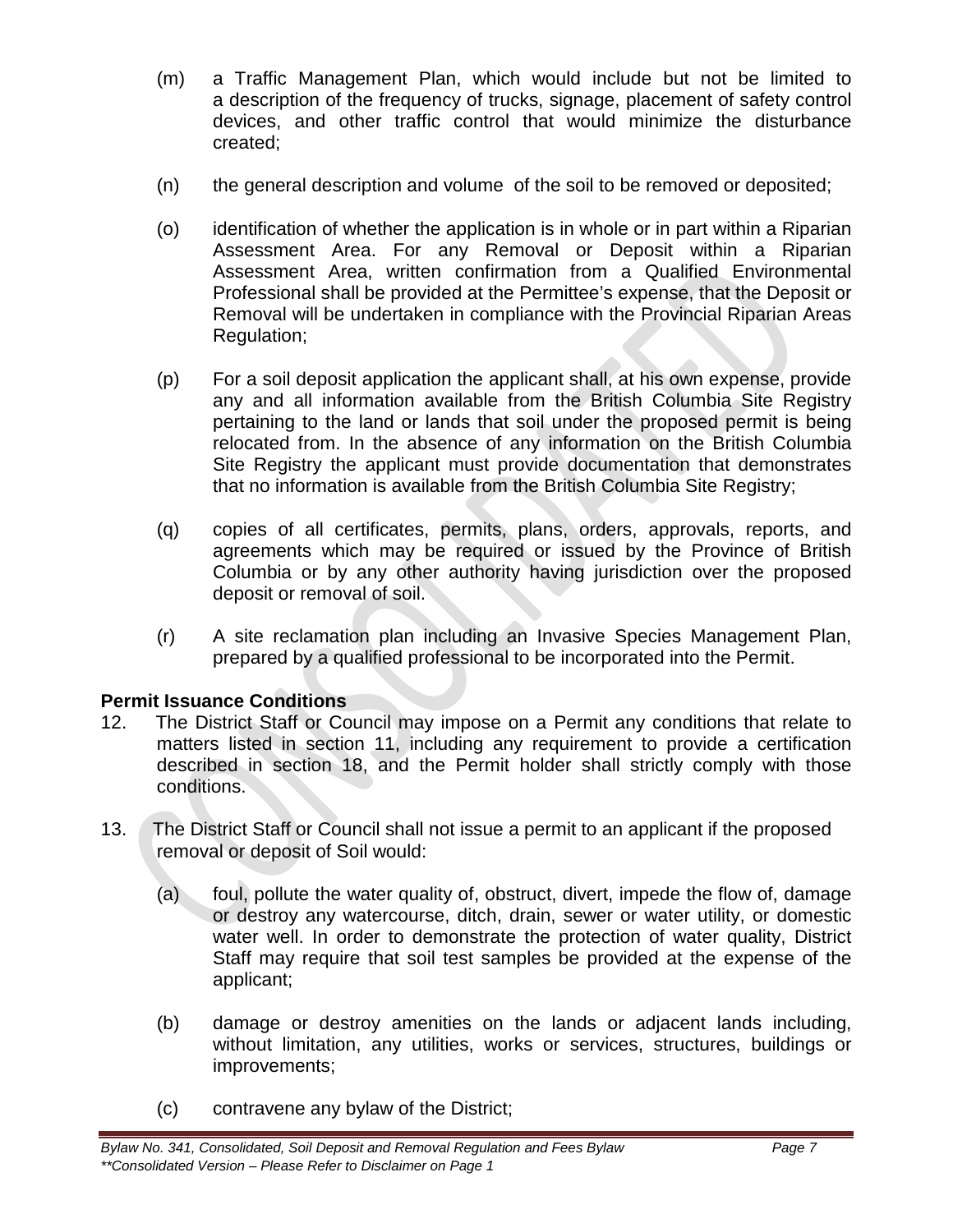- (d) result in the use of the lands in a manner inconsistent with the zoning for the lands;
- (e) result in Soil on the lands or on adjacent lands becoming susceptible to erosion, slippage, landslides, slumping or settling;

*(f) & (g) deleted under bylaw 387, March 2017*

- (f) permit dust, dirt or noise to escape so as to constitute a private or public nuisance; and
- (g) permit the promotion of growth of invasive species on the lands that are subject to the Permit.

### **Time Extension Considered by Council** *\*\*added Bylaw 369, Oct. 2014*

14. Upon written request by an applicant, and by resolution, Council of the District of Highlands may extend the dates by which a Permittee may deliver or remove soil from the site that is subject to a Soil Deposit or Removal Permit for road building activities pursuant to a subdivision application, and may set certain and specified regulations pertaining to the time extension.

*Added under bylaw 387, March 2017*

### **Regulations and Operating Standards**

- 15. (a) every Permittee holding a Soil Deposit or Removal Permit may only deliver or remove soil from the site that is subject to the Permit between the dates of April 1 to October 31 of each year;
	- (d) despite 15(a), a soil deposit permit may be approved between the dates March 1 and April 1 of each year for a maximum soil deposit amount of 100 cubic metres for gardening or food production purposes on the site that is subject to the permit;
	- (e) despite 15 (a), a soil deposit permit may be approved for the construction of a NEW DRIVEWAY between January 1 and December 31;
	- (f) soil deposit and removal, and activities related to the deposit or removal are prohibited on Sundays and Holidays.

*Replaced under bylaw 387, March 2017*

### **Environmental Management Act**

16. District Staff or Council shall not issue a Permit unless it is in compliance with section 557 of the *Local Government Act* and other applicable legislation.

### **Form of Permit**

17. Permits may be issued in the form attached as Schedule B.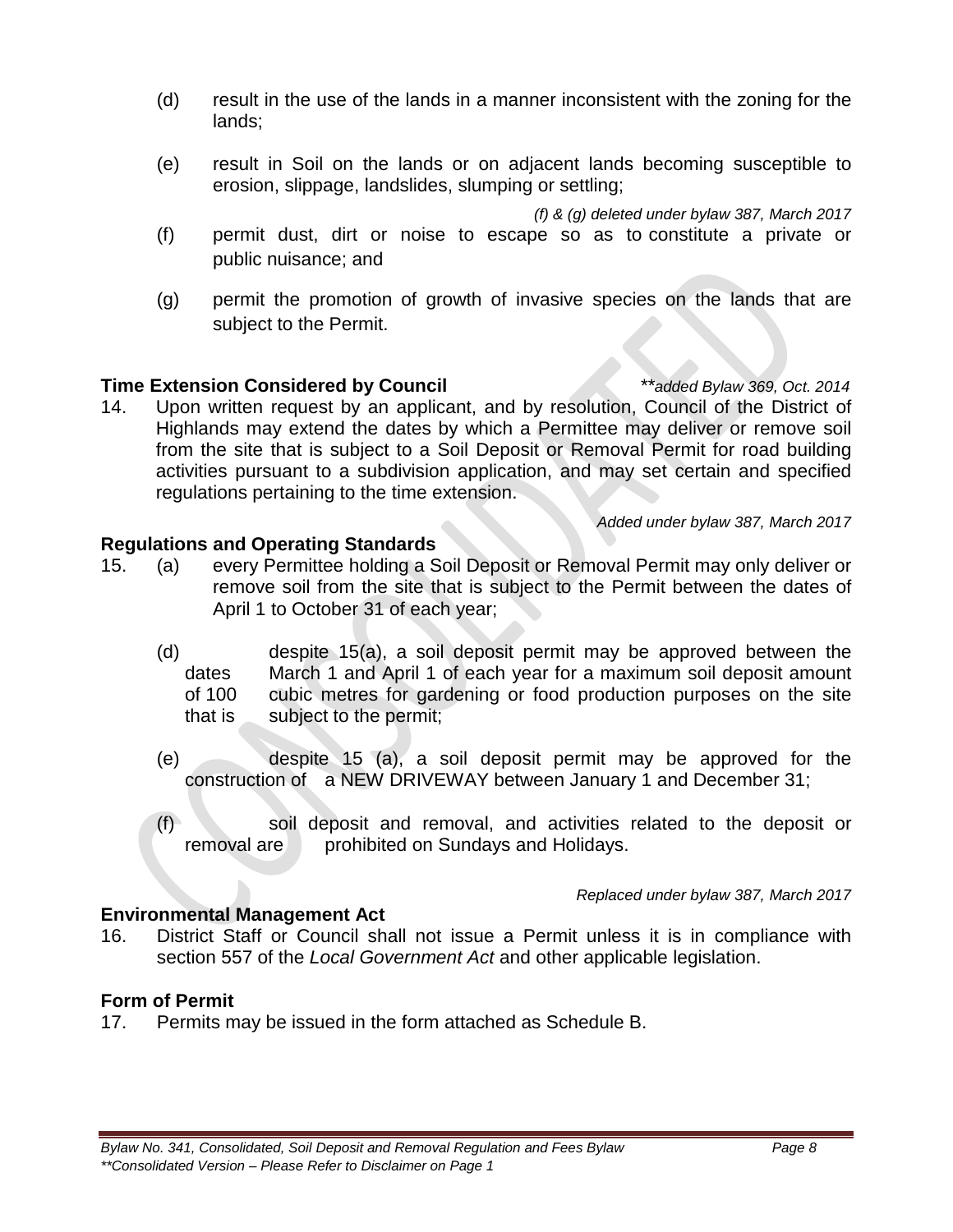18. If required under the terms of the Permit, upon completion of the Soil removal and deposit authorized by a Permit, the Permit holder shall deliver to the District Staff a certificate from a Professional Engineer or other consultant or person specified by the District Staff stating that all Soil removed or deposited was removed or deposited in substantial compliance with the requirements of the Permit and good environmental and Engineering practices.

# **Security**

19. Prior to the issuance of a Permit, the applicant for the Permit shall deposit with the District Staff either a letter of credit in the form of Schedule "F", a certified cheque, or cash in the amount of \$500.00, plus \$2.00 for each cubic metre of soil to be deposited or removed under the proposed permit, up to a maximum of \$10,000.00, as security for full compliance with all provisions of this bylaw, including payment of all Removal and Deposit Fees.

# **Renewal of Security**

20. The holder of the Permit shall renew such Security, other than cash, before it expires by either allowing for the automatic renewal of the Letter of Credit according to the terms in Schedule "F", depositing a fresh letter of credit at least two weeks before the expiry date of any then subsisting letter of credit, or providing a new certified cheque at least two weeks prior to the passage of one year from the date the last certified cheque was deposited. In the event the Security is not so renewed, the District may, without notice to the Permit holder, draw upon the then subsisting Security, without any obligation to pay interest.

*Amended under bylaw 387, March 2017*

# **Compliance and Use of Security**

21. If at any time the Permit holder fails or refuses to comply with any obligation under this bylaw or the Permit or any direction given by the District Staff, including any obligation under section 28, 29 or 34, then the District may, at its discretion, enter on the land that is the subject of the Permit, carry out the work at the cost of the owner, and deduct from the Security the cost incurred by the District as a result of the failure or refusal or recover the cost from the owner as a debt. In cases where the work is within the scope of section 258 of the *Community Charter*, the District may, at its option, recover such costs wholly or in part in the same manner and with the same remedies as property taxes.

# **Replenishment of Security**

22. In the event that the District uses all or part of the Security, the Permit holder shall forthwith deposit new Security on the terms as set out above, so that the amount of Security held by the District is the full amount required by this bylaw.

### **Return of Security**

23. When the Permit holder completes all reclamation and other work and conditions required by the Permit to the satisfaction of the District Staff and the Permit holder has paid to the District all fees payable under this bylaw, the District will return the Security, or whatever amount of it remains, to the Permit holder who provided the Security.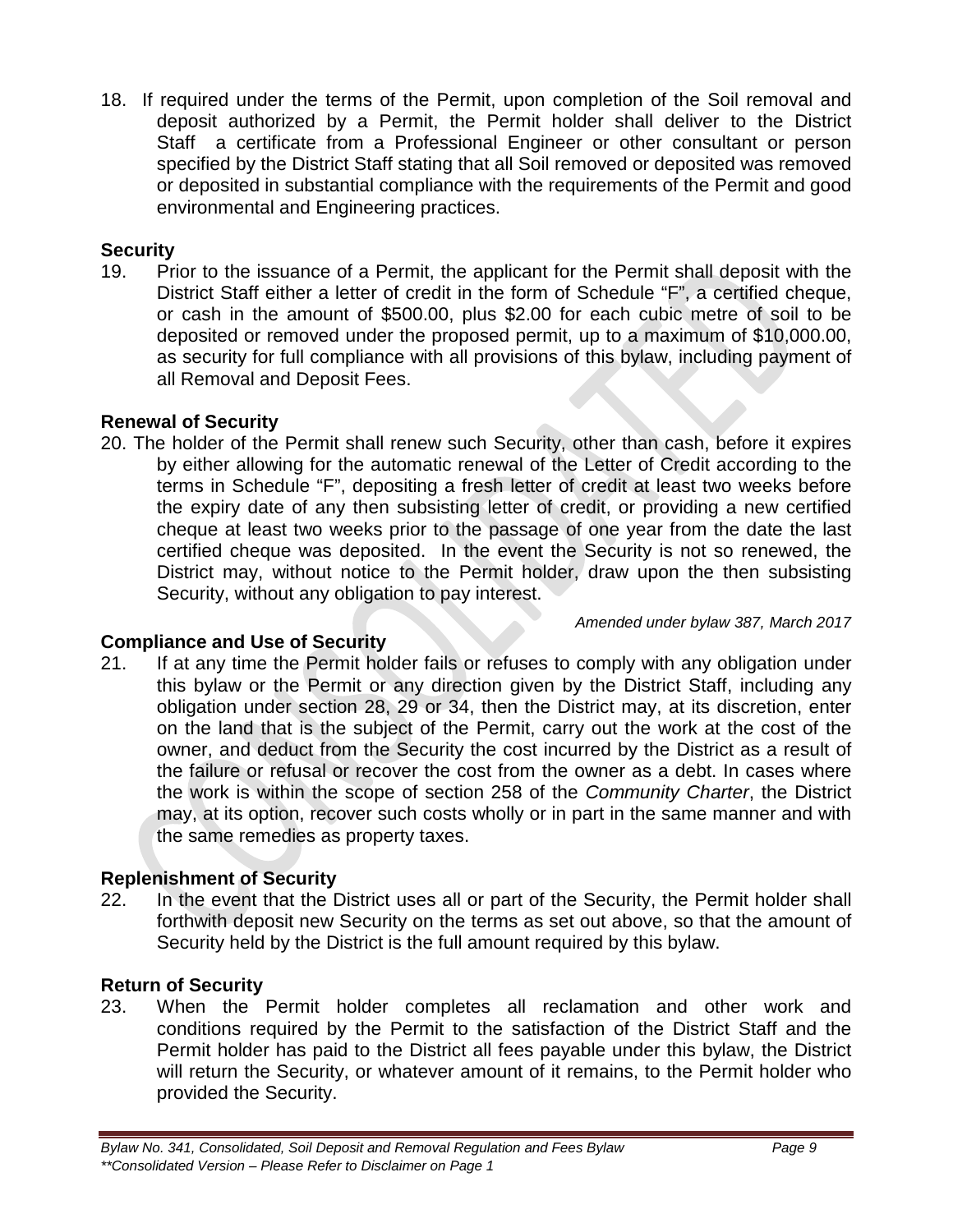### **Quantity Reports**

- 24. The Permit holder shall, in the case of removal or deposit of Soil for which a fee is payable under section 25:
	- (a) submit to the District Staff in the form of Schedule C a monthly report prior to the end of each month showing the volume of Soil removed or deposited during the preceding month;
	- (b) maintain accurate and up-to-date records of all Soil removed and deposited and make these records available for inspection by the District Staff on request; and(c) submit to the District Staff an annual declaration as per Schedule "E" by December 31 of each year, certified by a Professional Engineer, detailing all quantities of Soil removed and deposited in the preceding calendar year, whether or not counted under clause (a), and signed by the Permit holder indicating compliance with the provisions of this bylaw and the Permit.

### **Soil Removal or Deposit Fee**

25. Every person who removes or deposits Soil within the District pursuant to a Permit, shall pay to the District a Removal or Deposit Fee in the amount of fifty cents (\$0.50) for each and every cubic metre of Soil removed from or deposited pursuant to the Permit. If Soil is removed or deposited without a Permit, and the Soil removal or deposit required a Permit under this bylaw, the person who caused the Soil to be removed or deposited shall pay the District a Removal or Deposit fee in the amount of one dollar (\$1.00) for each and every cubic meter of Soil removed or deposited.

### **Timing of Payment and Use of Security**

# *Amended under bylaw 387, March 2017*

26. The Soil Removal or Deposit Fee shall be paid to the District on or before the last day of each month for the amount of Soil removed or deposited in the preceding month. The District may recover unpaid Soil Removal or Deposit Fees from the Security provided under section 19.

### **Conversion Chart**

27. Where Soil is quantified in terms of tonnes, cubic yards, or both, the conversion chart contained in Schedule "D" of this bylaw applies for the purpose of the calculation of Removal or Deposit Fees.

### **Repair of Damage**

28. All damage to District drainage facilities, roads, lanes, or other District property resulting from the removal or deposit of Soil shall be repaired immediately by the Permit holder.

*Amended under bylaw 387, March 2017*

29. In the event that the District Staff determines that the transport of Soil on a District highway is causing damage to the highway beyond what is reasonable and ordinary in view of the nature or existing condition of the highway, the District Staff may, by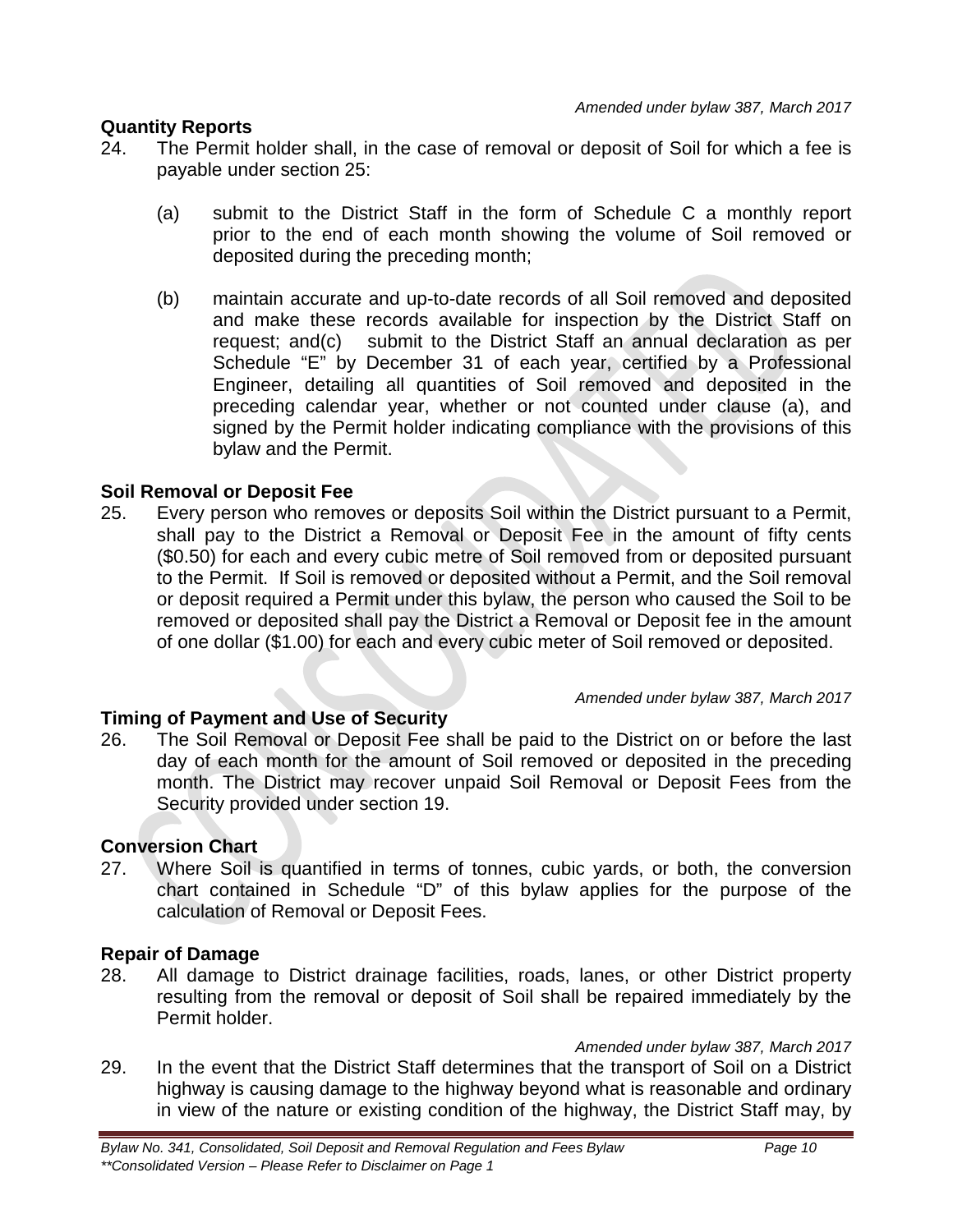providing written notice to the person transporting Soil and by posting appropriate highway signage, prohibit such traffic on the highway, and the District may enter into an agreement under Section 42 of the *Community Charter* with any person wishing to transport Soil on the highway despite the prohibition. The Council delegates to the District Staff the authority to determine the amount of compensation that is reasonable for the damage to the highway and the resulting expense to the District, for inclusion in an agreement under Section 42 of the *Community Charter*, and to execute such agreements on behalf of the District. Notice may be provided under this section by serving a copy on the holder of the business licence for the transport business, on the holder of the Permit authorizing the deposit or removal of the Soil, on the owner of the land to or from which soil is being transported, or on any person operating a vehicle transporting the Soil. Nothing in this section applies to the transport of soil on an arterial highway.

### **Watercourses**

- 30. All drainage facilities and natural watercourses contiguous to or near a Soil Removal or Deposit Area shall be kept free of silt, clay, sand, rubble, debris, gravel, and any other matter or thing originating from any removal or deposit of Soil or excavation or filling of any lands, which is causing or may cause obstruction to such drainage facilities or natural watercourses. Drainage facilities or natural watercourses shall not be polluted.
- 31. No natural watercourse shall be altered or diverted except with the written permission of the appropriate provincial and federal authorities and the District.

### **Buffer Zone**

32. A Buffer Zone of the lesser of 7 metres or the prevailing building setback in the zoning regulations applicable to the property shall be maintained at all times around each Soil Deposit or Removal Area. This provision does not apply with deposits or removals necessary for an approved driveway connection to a road.

### **Stockpiling**

33. The Permit holder shall confine stockpiles of Soil to the Soil Removal or Deposit Area to which the Permit relates and shall maintain them so that they do not adversely affect or damage adjacent properties or Buffer Zones.

### **No Encroachment**

34. The Permit holder shall ensure that the operation by which Soil is removed or deposited does not encroach upon, undermine, or physically damage any adjacent property.

### **Reclamation**

35. At the expiry or revocation of a Permit, the permit holder shall complete such grading and other reclamation works as are specified in the Permit.

### **Revocation or Suspension of Permit**

36. (a) If the Permit Holder is in breach of any provisions of this Bylaw or the Permit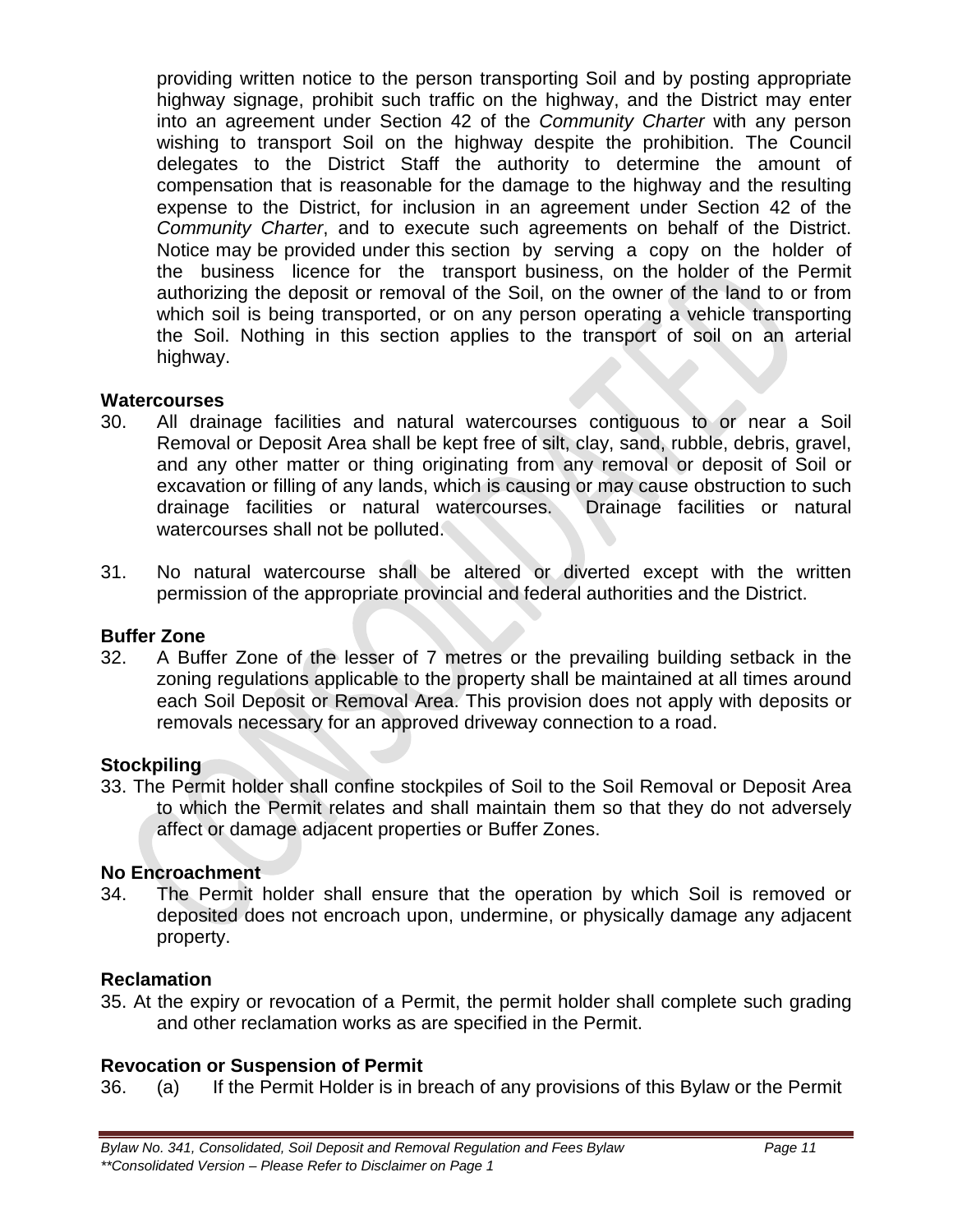District Staff have the right to issue and post a Stop Work Order until such time as the breach or breaches have been rectified.

- (b) Where a Stop Work Order has been posted on a property, the Permit holder and every other person shall cease all Soil removal or deposit activities on that property immediately and shall not undertake any Soil removal or deposit activities on that property until all applicable provisions of this Bylaw have been substantially complied with and the Stop Work notice has been rescinded in writing by the District Staff.
- 37. If the Permit holder fails to comply with any requirement of this bylaw or any requirement or condition of the Permit, the District Staff may by written notice to the Permit holder immediately revoke the Permit. Notice to the Permit holder is sufficient if a letter is mailed or delivered to the address of the Permit holder as shown on the Permit.
- 38. If the land to which a Permit relates is sold such that the Permit holder is no longer the owner of the land or the Permit holder no longer has the right to use the land for removal or deposit of Soil, the Permit is automatically revoked unless the Permit is transferred or assigned pursuant to the terms of this bylaw.

### **Permit Renewal**

- 39. If a Permit holder applies for a renewal of a Permit, the District Staff shall issue the renewal if:
	- (a) all applicable drawings and specifications for the Soil Removal or Deposit Area are updated as necessary to identify any material changes to site conditions and to demonstrate compliance with current bylaws and regulations; and

*Amended under bylaw 387, March 2017*

(b) security has been deposited with the District pursuant to section 19 of this bylaw to cover the cost of any reclamation requirements associated with any material changes.

### **Transfer of Permit**

- 40. The District Staff may approve a transfer or assignment of a Permit by the Permit holder to another person who has the right to remove or deposit the Soil to which the Permit relates.
- 41. All applications for Permit transfers or assignments must be in writing and accompanied by a non-refundable application fee of \$200.
- 42. The District Staff may refuse to approve a Permit transfer or assignment if the Permit Holder does not provide evidence satisfactory to the District Staff that any Soil removal deposit that has occurred pursuant to the Permit is in compliance with the provisions of this bylaw and the Permit.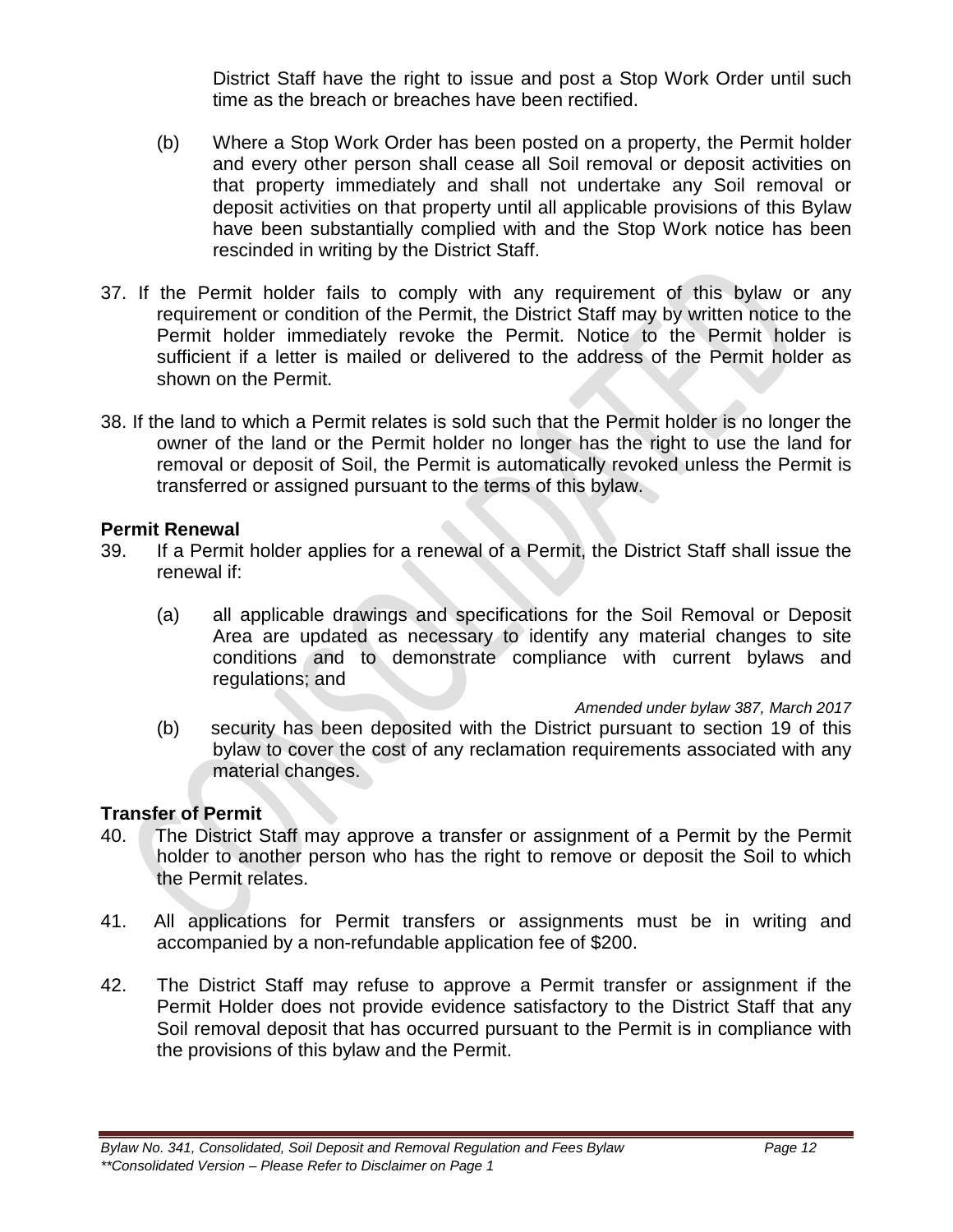43. If a Permit is transferred or assigned, the new Permit holder must provide the Security to the District, at which time the existing Security will be returned to the original Permit holder.

### **Term of Permit**

- 44. A Permit shall remain valid until the earlier of:
	- (a) the completion of the Soil removal or deposit authorized by the Permit;

*Amended under bylaw 387, March 2017*

- (b) the arrival of the expiry date specified in the Permit, which shall not be more than one annual deposit or removal term noted in Section 15(a); or
- (c) revocation or suspension of the Permit under this bylaw.

### **Right to Enter and Inspect**

45. The District Staff may, subject to the Community Charter:

- (a) enter on and inspect land for which an application for a Permit has been made;
- (b) enter on and inspect land for which a Permit has been issued to determine compliance with the Permit and this bylaw; and
- (c) inspect accounts maintained by the Permit holder in respect of its Soil removal or deposit activities.

### **Severability**

46. If any section, subsection, clause or phrase of this bylaw is for any reason held to be invalid or illegal by a decision of any court of competent jurisdiction, such decision shall not affect the validity of the remaining sections, subsections, sentences, clauses or phrases of this bylaw.

### **Appendices**

47. The appendices attached to this bylaw form a part of this bylaw.

### **Contraventions**

48. Every person who violates, contravenes, or commits any breach of a provision of this bylaw, including a contravention of a Permit, shall be guilty of an offence punishable on summary conviction pursuant to the Offence Act, and shall be liable to pay a maximum fine of Ten Thousand Dollars (\$10,000.00) and costs, and in no case shall the fine be for an amount less than One Thousand Dollars (\$1,000.00). Each day of any violation, contravention or breach of this bylaw shall be deemed to be a separate and distinct offence.

### **Headings**

49. The headings to the provisions of this bylaw are inserted for convenience of reference only and shall neither form part of nor affect the interpretation of this bylaw.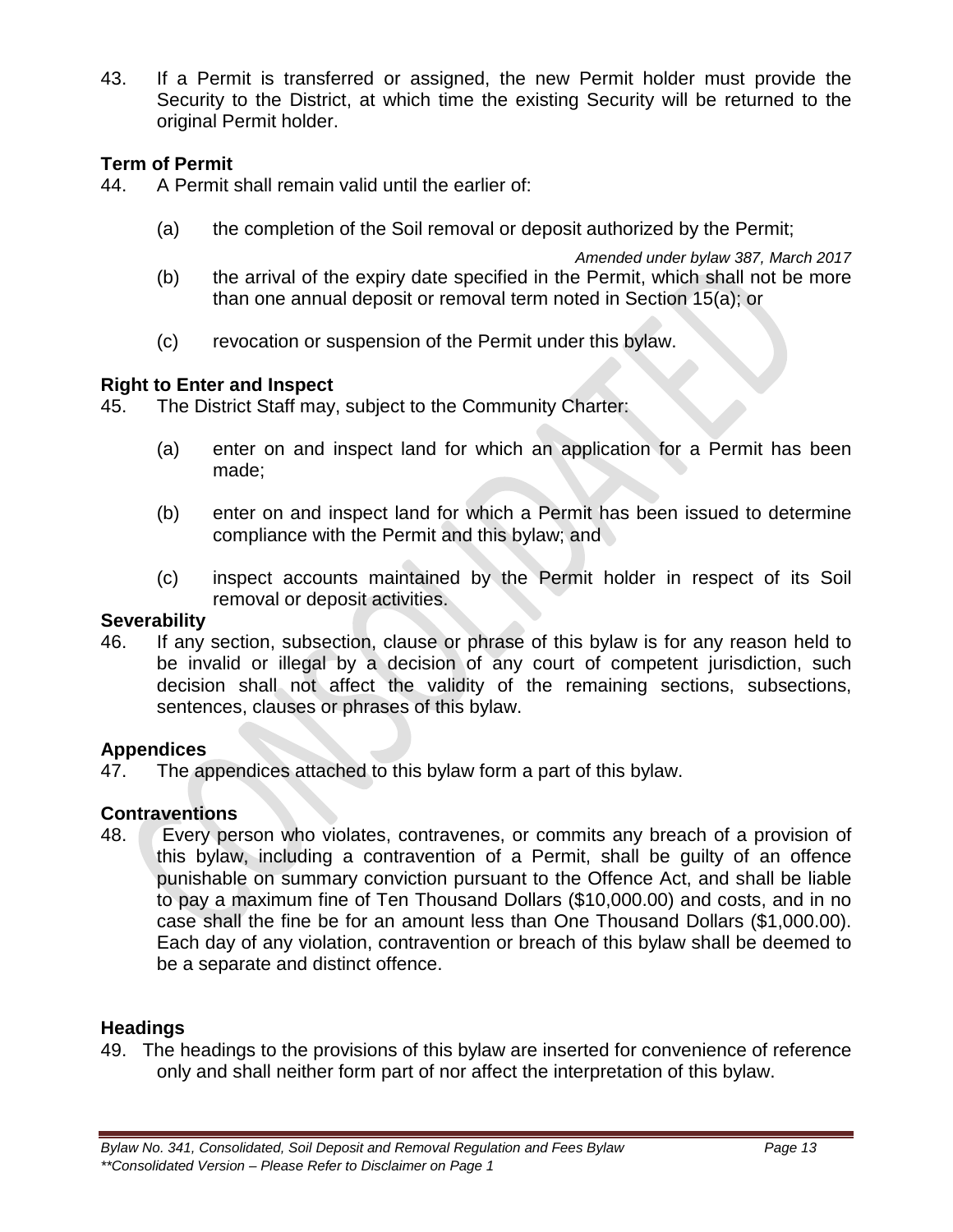### **List of Schedules**

Schedule A – Soil Removal or Deposit Permit Application

Schedule B – Form of Permit

Schedule C – Monthly Volume Report Schedule D – Conversion Chart

Schedule E – Declaration of Soil Removal or Deposit Quantities

Schedule F – Letter of Credit

Schedule G – Signs

READ A FIRST TIME THIS 22<sup>nd</sup> DAY OF May, 2012

READ A SECOND TIME THIS  $22^{nd}$  DAY OF May, 2012

READ A THIRD TIME THIS 15<sup>nd</sup> DAY OF November, 2012, as amended

APPROVED BY THE MINISTER OF COMMUNITY AND RURAL DEVELOPMENT under sections 195(3) and 137(1)(b) of the *Community Charter* on this 14<sup>th</sup> day of November, 2012.

ADOPTED THIS 3rd DAY OF December, 2012

Mendy

ma Nemant

MAYOR CORPORATE OFFICER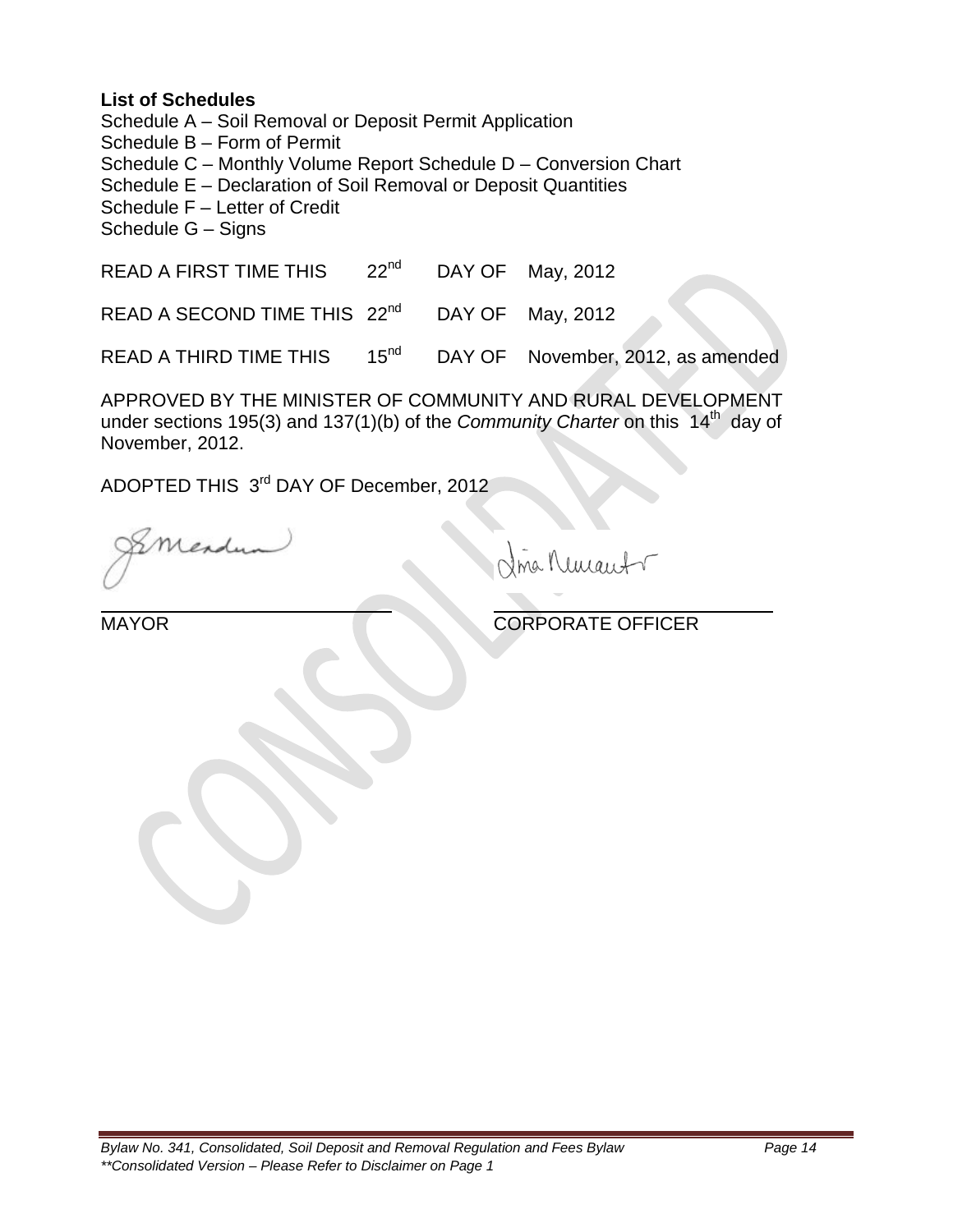#### **SCHEDULE A**

#### **DISTRICT OF HIGHLANDS SOIL REMOVAL OR DEPOSIT PERMIT APPLICATION**

### **Applicant Information**

(filled out by applicant)

|                                                                                                                                                                                                                                     | Name of applicant (if company, insert company name and individual representative applying on behalf of company)      |
|-------------------------------------------------------------------------------------------------------------------------------------------------------------------------------------------------------------------------------------|----------------------------------------------------------------------------------------------------------------------|
|                                                                                                                                                                                                                                     |                                                                                                                      |
|                                                                                                                                                                                                                                     |                                                                                                                      |
|                                                                                                                                                                                                                                     |                                                                                                                      |
| Cellphone number ___________________________________Email address ______________                                                                                                                                                    |                                                                                                                      |
| <b>Land Identification Information</b>                                                                                                                                                                                              |                                                                                                                      |
| Legal description of Soil removal Location                                                                                                                                                                                          |                                                                                                                      |
| Municipal address ___________________________                                                                                                                                                                                       |                                                                                                                      |
| Legal description of Soil Deposit Location ____                                                                                                                                                                                     |                                                                                                                      |
|                                                                                                                                                                                                                                     | <u> 1989 - Johann Barbara, martxa alemaniar amerikan basar da da a shekara a shekara a shekara a shekara a sheka</u> |
| Land Ownership of Soil Removal Location                                                                                                                                                                                             |                                                                                                                      |
| Registered owner                                                                                                                                                                                                                    |                                                                                                                      |
|                                                                                                                                                                                                                                     | Address of owner                                                                                                     |
| Lease holder (if applicable) <b>All and Containers</b> and Containers and Containers and Containers and Containers and Containers and Containers and Containers and Containers and Containers and Containers and Containers and Con |                                                                                                                      |
|                                                                                                                                                                                                                                     |                                                                                                                      |
| Land Ownership of Soil Deposit Location                                                                                                                                                                                             |                                                                                                                      |
| Registered owner                                                                                                                                                                                                                    |                                                                                                                      |
|                                                                                                                                                                                                                                     |                                                                                                                      |
|                                                                                                                                                                                                                                     |                                                                                                                      |
|                                                                                                                                                                                                                                     |                                                                                                                      |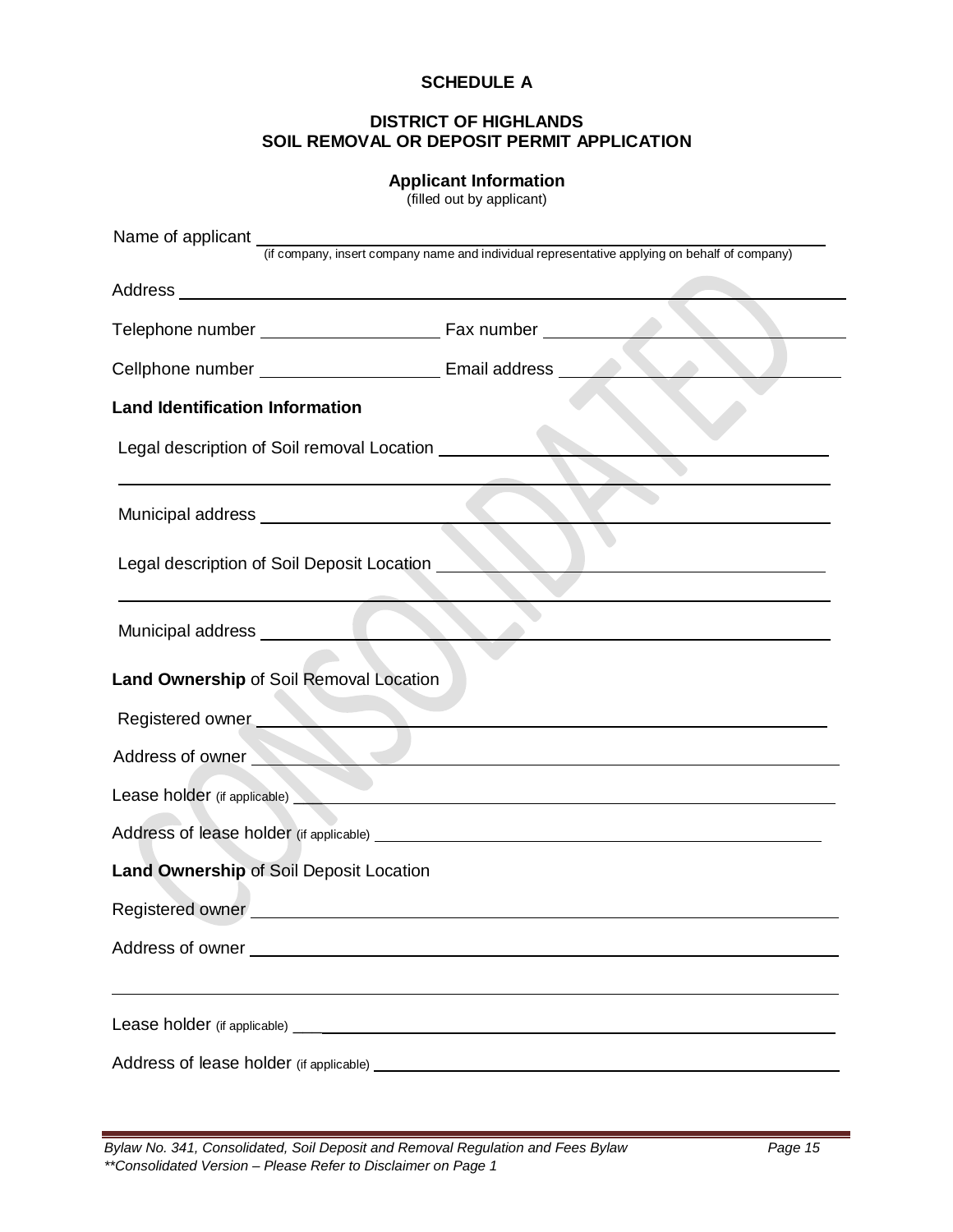# **Soil Removal or Deposit Information**

|                          |                                                                                        | Type of Material      | Quantity       | Location                                        |  |
|--------------------------|----------------------------------------------------------------------------------------|-----------------------|----------------|-------------------------------------------------|--|
|                          | Estimated quantity of Soil                                                             |                       |                |                                                 |  |
|                          | 1) to be removed                                                                       |                       | m <sup>3</sup> |                                                 |  |
|                          | 2) to be deposited                                                                     |                       | m <sub>3</sub> |                                                 |  |
|                          |                                                                                        |                       |                |                                                 |  |
|                          |                                                                                        |                       |                |                                                 |  |
|                          |                                                                                        |                       |                |                                                 |  |
|                          | <b>Professional Engineer's Reports</b>                                                 |                       |                |                                                 |  |
|                          | Attached, as part of this Application, are the following reports:                      |                       |                |                                                 |  |
| 1)                       |                                                                                        |                       |                |                                                 |  |
| 2)                       |                                                                                        |                       |                |                                                 |  |
| 3)                       |                                                                                        |                       |                |                                                 |  |
|                          |                                                                                        |                       |                |                                                 |  |
|                          |                                                                                        |                       |                | as applicant on my own behalf, or as authorized |  |
|                          | signatory of the applicant _________                                                   |                       |                | make this Application.                          |  |
|                          |                                                                                        | (print company name), |                |                                                 |  |
|                          | I confirm that the applicant has the authority to remove or deposit Soil on this land. |                       |                |                                                 |  |
|                          | Declared the ________ day of _____________, 20_______.                                 |                       |                |                                                 |  |
|                          |                                                                                        |                       |                |                                                 |  |
| (Signature of Applicant) |                                                                                        |                       |                |                                                 |  |
|                          |                                                                                        |                       |                |                                                 |  |
|                          | (Authorized Signature of Owner)                                                        |                       |                |                                                 |  |
|                          |                                                                                        |                       |                |                                                 |  |
|                          |                                                                                        |                       |                |                                                 |  |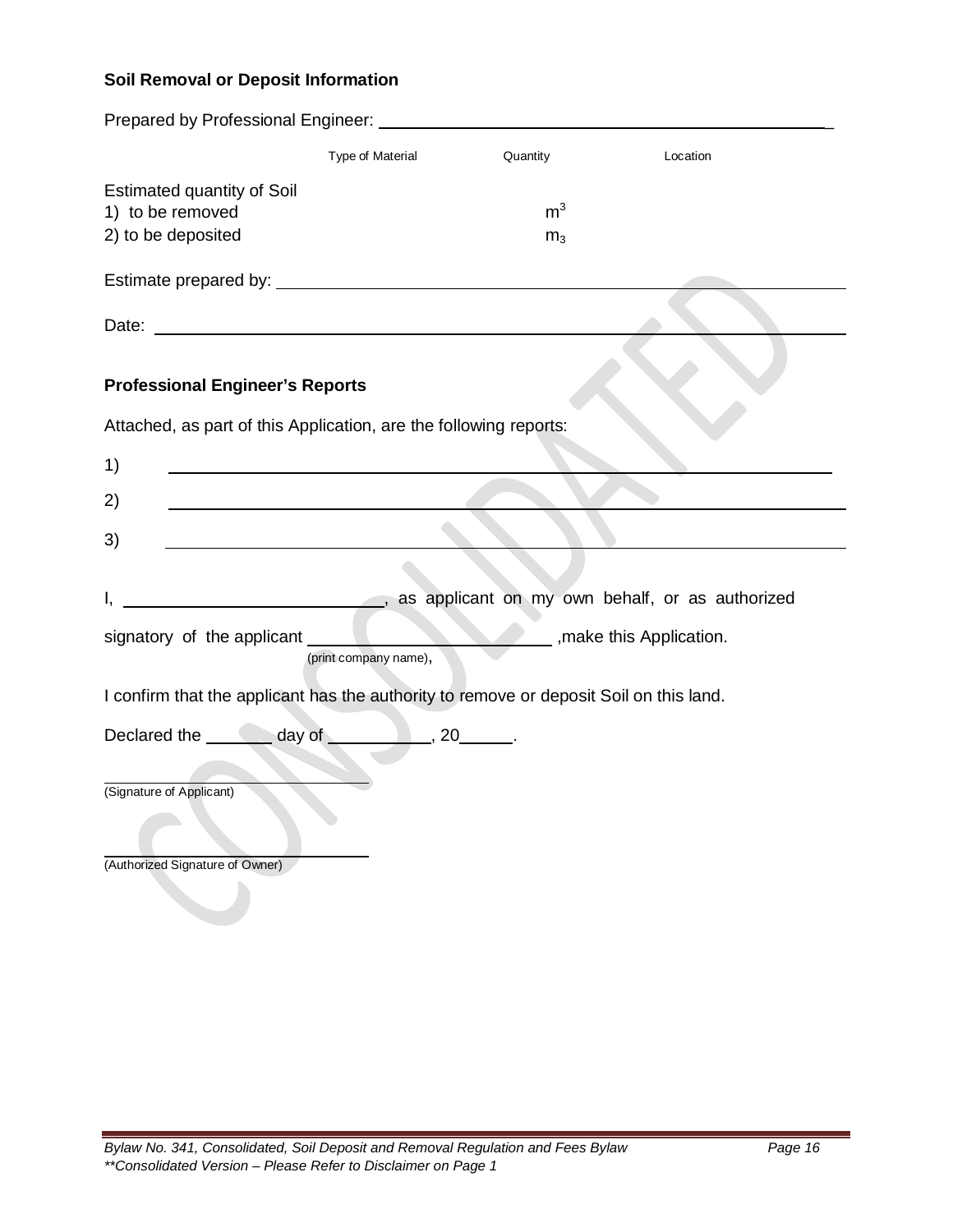#### **SCHEDULE B**

#### **DISTRICT OF HIGHLANDS SOIL REMOVAL OR DEPOSIT PERMIT NO.**

| <b>Land Identification Information</b>                                                                                                                                                                                               |                      |
|--------------------------------------------------------------------------------------------------------------------------------------------------------------------------------------------------------------------------------------|----------------------|
| Legal description <u>example and the set of the set of the set of the set of the set of the set of the set of the set of the set of the set of the set of the set of the set of the set of the set of the set of the set of the </u> |                      |
|                                                                                                                                                                                                                                      |                      |
|                                                                                                                                                                                                                                      |                      |
| <b>Land Ownership</b>                                                                                                                                                                                                                |                      |
|                                                                                                                                                                                                                                      |                      |
| Address of owner experience and the state of the state of the state of the state of the state of the state of the state of the state of the state of the state of the state of the state of the state of the state of the stat       |                      |
|                                                                                                                                                                                                                                      |                      |
|                                                                                                                                                                                                                                      |                      |
| <b>Soil Removal or Deposit Information</b>                                                                                                                                                                                           |                      |
| <b>Type of Material</b>                                                                                                                                                                                                              | Quantity<br>Location |
| Amount authorized                                                                                                                                                                                                                    |                      |
| 1) to be removed                                                                                                                                                                                                                     | m <sup>3</sup>       |
| 2) to be deposited                                                                                                                                                                                                                   | m <sup>3</sup>       |

### **Professional Engineer's Reports**

This Permit is subject to compliance with the following reports, which form part of this Permit:

Date which Statutory Declaration as per Schedule E is to be submitted by \_\_\_\_\_\_\_\_

#### Date Monthly Reports are due per this bylaw

| . .      | . . |
|----------|-----|
| <u>.</u> | ο.  |
| ◡.       | У.  |
| ┭.       | 10. |
| υ.       | 11. |
| O.       | 12. |

NOTE: The issuance of this permit does not relieve the permit holder from complying with all applicable Federal and Provincial laws.

This Soil Removal or Deposit Permit No. is issued pursuant to the District of Highlands "Soil Removal and Deposit Bylaw No. 341, 2012 and all amendment thereto.

District Staff District Staff Date

*Bylaw No. 341, Consolidated, Soil Deposit and Removal Regulation and Fees Bylaw Page 17 \*\*Consolidated Version – Please Refer to Disclaimer on Page 1*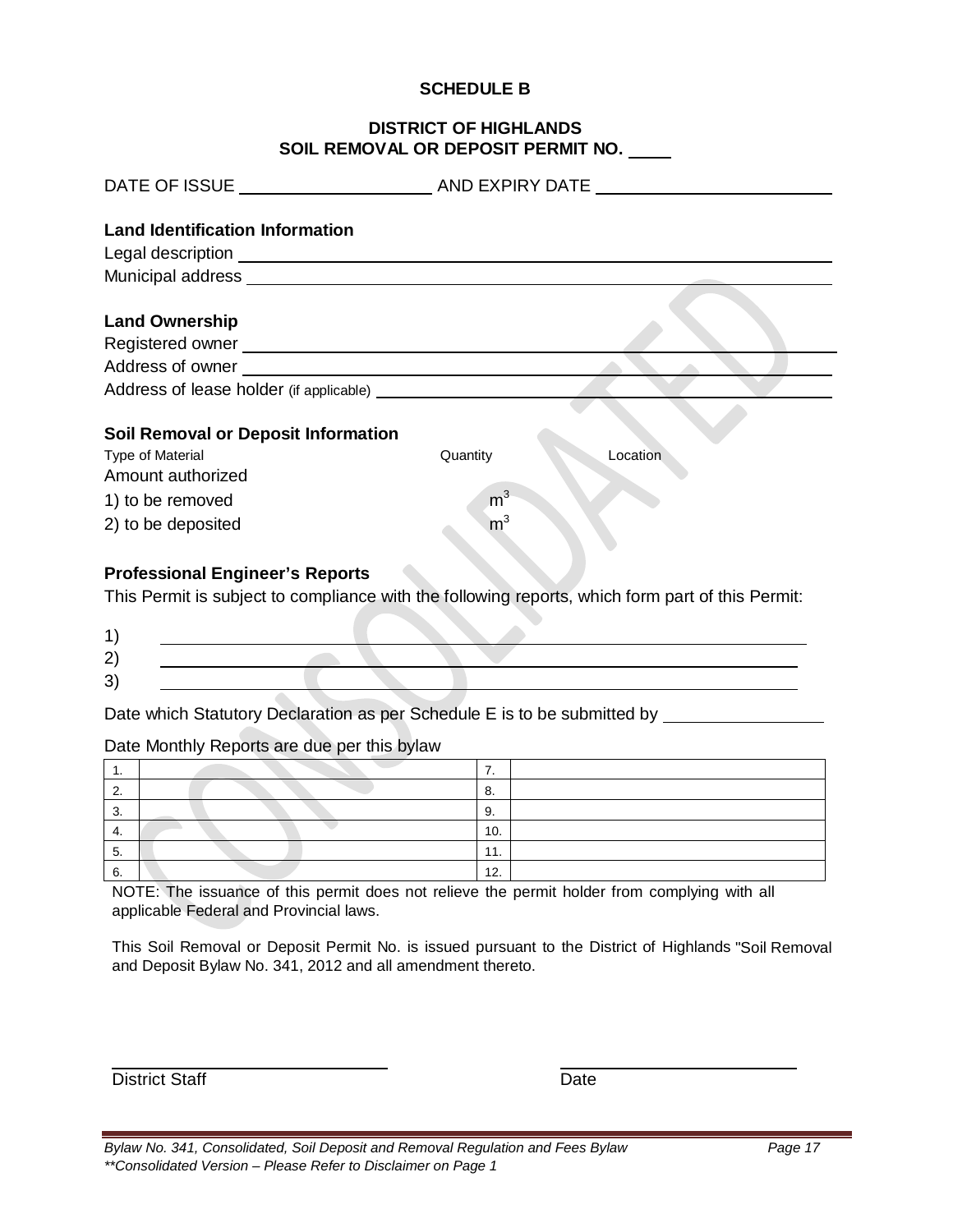### **SCHEDULE C**

#### **DISTRICT OF HIGHLANDS MONTHLY VOLUME REPORT**

THIS SCHEDULE TO BE FILLED OUT MONTHLY AND SIGNED BY THE PERMIT HOLDER AND RETURNED TO THE DISTRICT OF HIGHLANDS AS PER SECTION 22 OF THIS BYLAW:

| <b>Permit Information</b>                                                                                                                                                                                  |               |
|------------------------------------------------------------------------------------------------------------------------------------------------------------------------------------------------------------|---------------|
| Soil Removal or Deposit Permit No. [100] Notal Lines                                                                                                                                                       | Date of Issue |
| <b>Land Identification Information</b>                                                                                                                                                                     |               |
|                                                                                                                                                                                                            |               |
|                                                                                                                                                                                                            |               |
| <b>Land Ownership</b>                                                                                                                                                                                      |               |
| Registered owner ________________________                                                                                                                                                                  |               |
|                                                                                                                                                                                                            |               |
|                                                                                                                                                                                                            |               |
|                                                                                                                                                                                                            |               |
| I hereby declare that during the period ____________ to _____________ inclusive, the volume of<br>Soil removed was _______ cubic metres and that the volume of Soil deposited was _______<br>cubic metres. |               |
| Signed:                                                                                                                                                                                                    |               |
| (address)                                                                                                                                                                                                  |               |
| (position title, owner, lessee or signing officer of limited company)                                                                                                                                      |               |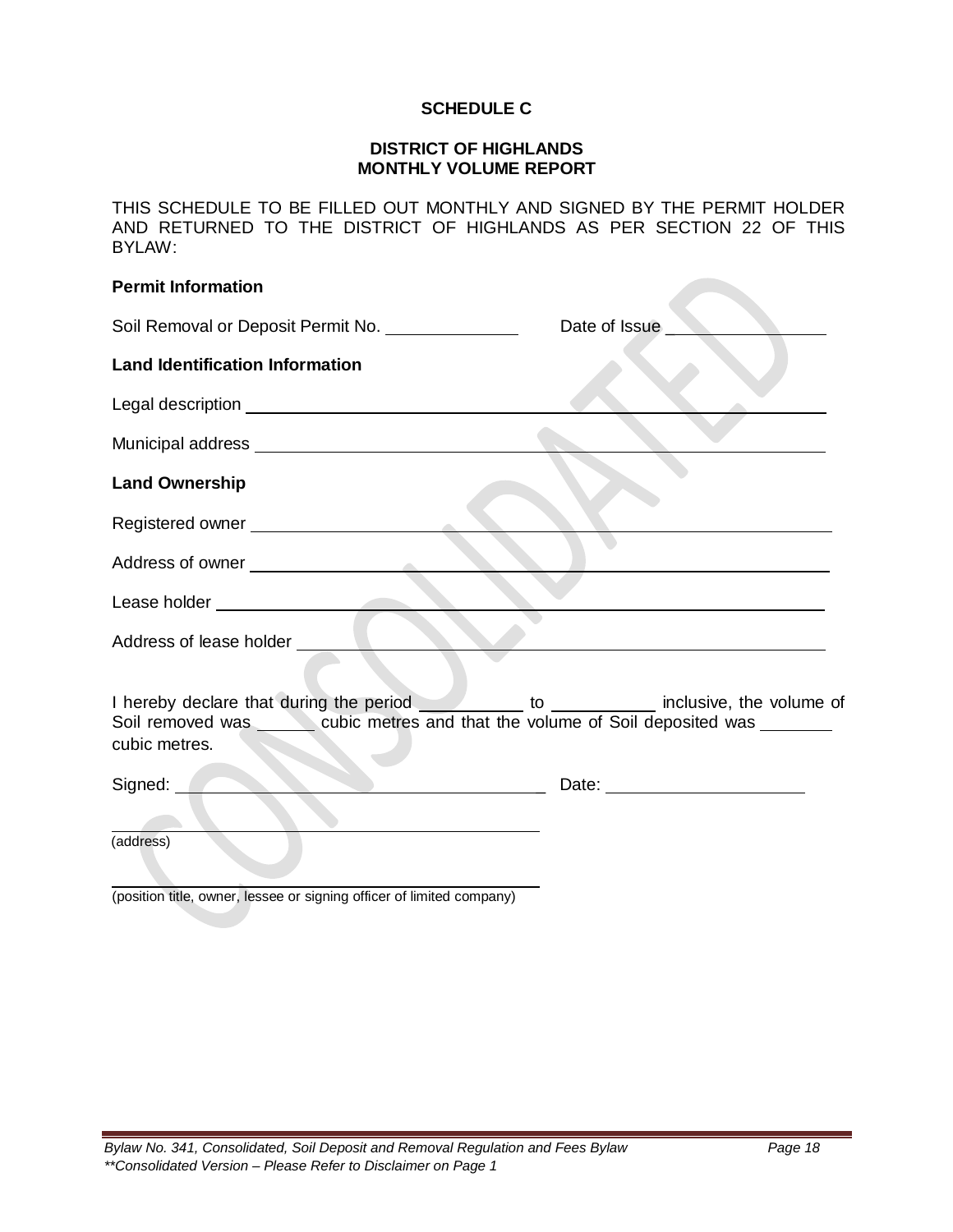### **SCHEDULE D**

### **DISTRICT OF HIGHLANDS CONVERSION CHART**

#### BANK DEPOSIT

1 Cubic Meter 1 Cubic Meter 1 Cubic Meter

### STOCK PILE DEPOSIT BANK DEPOSIT

- 1 Metric Tonne
- 1 Cubic Yard
- 1 Cubic Meter

#### STOCK PILE DEPOSIT

1.18 Cubic Meters 1.54 Cubic Yards 2.17 Metric Tonnes

0.462 Cubic Meter 0.650 Cubic Meter 0.850 Cubic Meter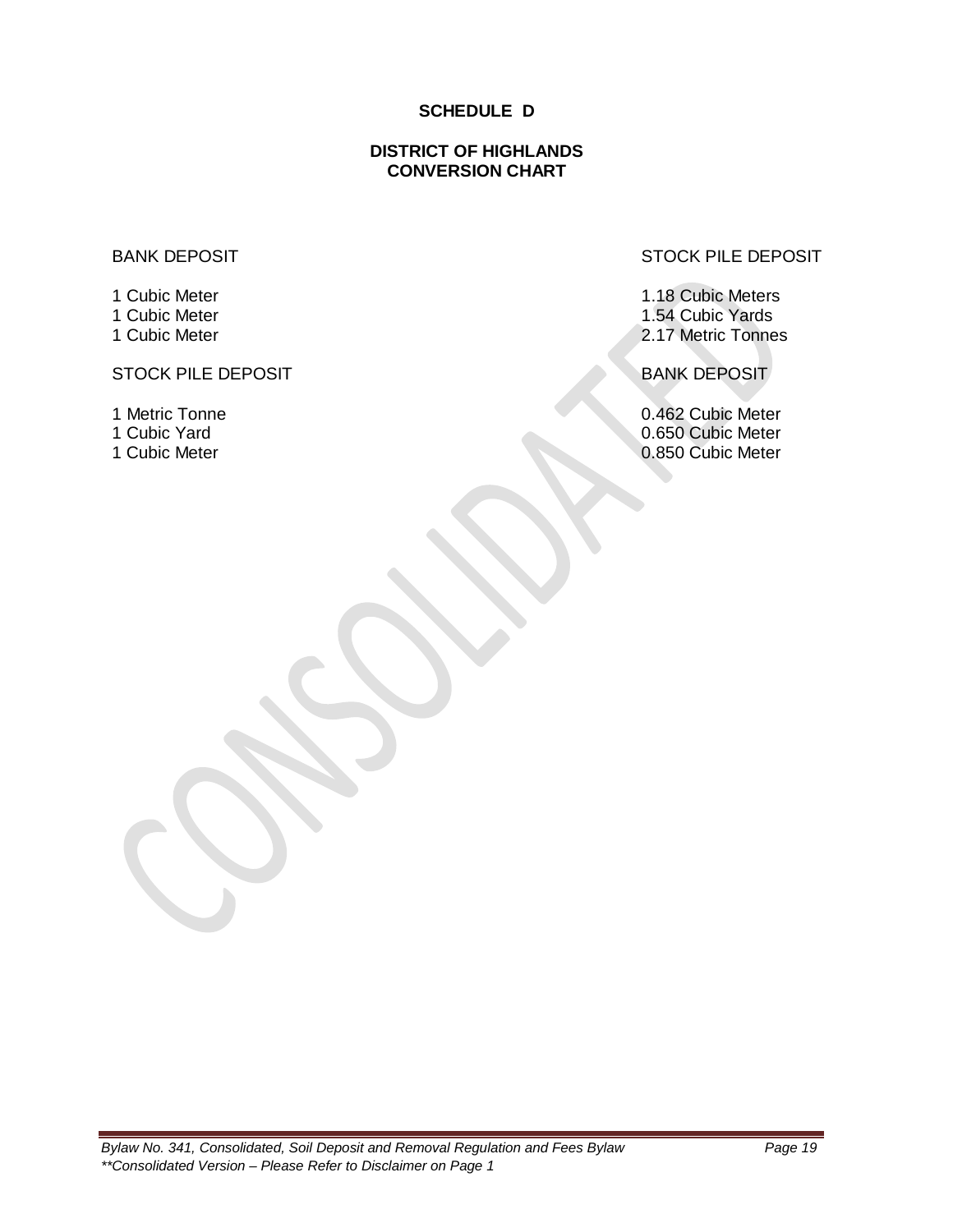### **SCHEDULE E**

### **DISTRICT OF HIGHLANDS DECLARATION OF SOIL REMOVAL OR DEPOSIT QUANTITIES**

| <b>Information</b>                                                                                                                                                                                                                                              |               |
|-----------------------------------------------------------------------------------------------------------------------------------------------------------------------------------------------------------------------------------------------------------------|---------------|
| Soil Removal or Deposit Permit No. [100] Noting Theorem 2016                                                                                                                                                                                                    | Date of Issue |
| <b>Land Identification Information</b>                                                                                                                                                                                                                          |               |
|                                                                                                                                                                                                                                                                 |               |
|                                                                                                                                                                                                                                                                 |               |
| <b>Land Ownership</b>                                                                                                                                                                                                                                           |               |
|                                                                                                                                                                                                                                                                 |               |
|                                                                                                                                                                                                                                                                 |               |
|                                                                                                                                                                                                                                                                 |               |
| Address of lease holder <b>Address</b> of lease holder                                                                                                                                                                                                          |               |
| I hereby declare that during the period to to inclusive, the volume of Soil<br>removed was ___________________cubic metres and that the volume of Soil deposited was<br>cubic metres.                                                                           |               |
| I declare that I have personal knowledge of these matters and I make solemn declaration<br>conscientiously believing it to be true and knowing that it is of the same force and effect as if<br>made under oath and by virtue of the Canada Evidence Act.       |               |
| Date: <u>Date: 2008 and 2008 and 2008 and 2008 and 2008 and 2008 and 2008 and 2008 and 2008 and 2008 and 2008 and 2008 and 2008 and 2008 and 2008 and 2008 and 2008 and 2008 and 2008 and 2008 and 2008 and 2008 and 2008 and 20</u><br>Signed: <u>________</u> |               |
| (address)                                                                                                                                                                                                                                                       |               |
| (position title, owner, lessee or signing officer of limited company)                                                                                                                                                                                           |               |
| SWORN BEFORE ME at<br>in the Province of British Columbia, this ____<br>day of $\_\_\_\_\_\_\$                                                                                                                                                                  |               |
| A Commissioner for Taking Affidavits<br>in the Province of British Columbia                                                                                                                                                                                     | Name:         |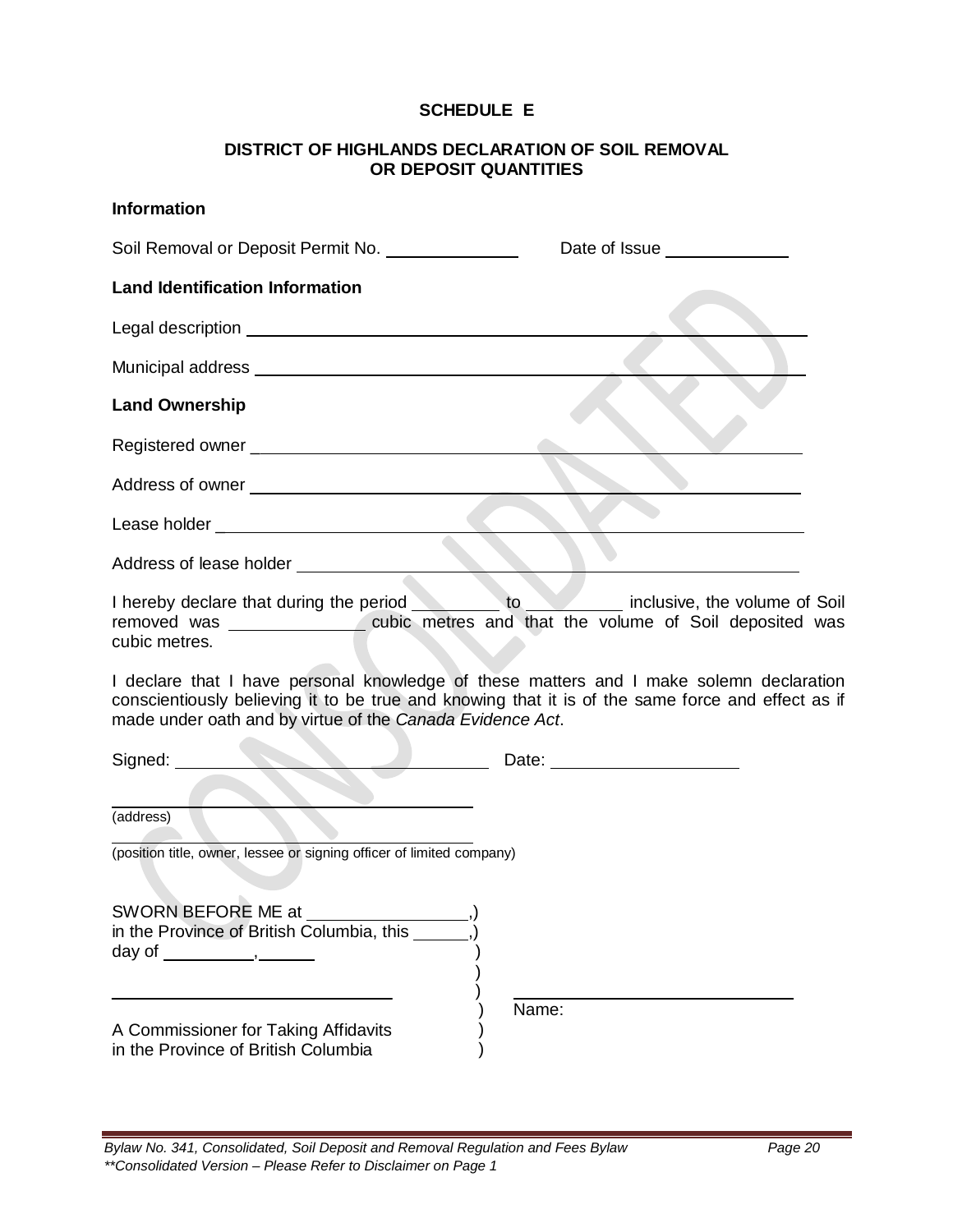#### **SCHEDULE F**

#### **DISTRICT OF HIGHLANDS LETTER OF CREDIT**

| TO BE ON BANK LETTERHEAD |  |
|--------------------------|--|
|--------------------------|--|

|    |                                             | _______day of __________________, 20________ |                                                                                                                                                                                                                                                                                                                                                                                                      |  |
|----|---------------------------------------------|----------------------------------------------|------------------------------------------------------------------------------------------------------------------------------------------------------------------------------------------------------------------------------------------------------------------------------------------------------------------------------------------------------------------------------------------------------|--|
|    | <b>District of Highlands</b>                |                                              |                                                                                                                                                                                                                                                                                                                                                                                                      |  |
|    |                                             |                                              |                                                                                                                                                                                                                                                                                                                                                                                                      |  |
|    | Dear Sir:                                   |                                              |                                                                                                                                                                                                                                                                                                                                                                                                      |  |
|    | IRREVOCABLE COMMERCIAL LETTER OF CREDIT NO. |                                              |                                                                                                                                                                                                                                                                                                                                                                                                      |  |
|    | We hereby authorize you to draw on          |                                              | (NAME OF BANK),                                                                                                                                                                                                                                                                                                                                                                                      |  |
|    |                                             |                                              | (ADDRESS OF BANK), Province of British                                                                                                                                                                                                                                                                                                                                                               |  |
|    |                                             |                                              | Columbia, for account of (NAME OF TENDERER), up to an                                                                                                                                                                                                                                                                                                                                                |  |
|    |                                             |                                              | aggregate amount of ______________ available by drafts at sight for 10% of tender value;                                                                                                                                                                                                                                                                                                             |  |
| 1. | Drawings are to be made in writing to       |                                              | (NAME OF BANK).                                                                                                                                                                                                                                                                                                                                                                                      |  |
| 2. | Partial drawings may be made.               |                                              |                                                                                                                                                                                                                                                                                                                                                                                                      |  |
| 3. | Letter of Credit.                           |                                              | The Bank will not inquire as to whether or not the District has a right to make demand on this                                                                                                                                                                                                                                                                                                       |  |
| 4. | renewed.                                    |                                              | It is a condition of this Letter of Credit that it shall be deemed to be automatically extended<br>without amendment from year to year from the present or any future expiration date, unless<br>at least thirty (30) days prior to the present or any future expiration date we notify the District<br>in writing by courier or registered mail that we elect not to consider this Letter of Credit |  |
|    |                                             |                                              | DRAFTS MUST BE DRAWN AND NEGOTIATED NOT LATER THAN                                                                                                                                                                                                                                                                                                                                                   |  |
|    | drawn under                                 |                                              | The drafts under this Credit are to be endorsed hereon and shall state on their face that they are<br>(NAME OF BANK),                                                                                                                                                                                                                                                                                |  |
|    |                                             |                                              | (ADDRESS OF BANK),                                                                                                                                                                                                                                                                                                                                                                                   |  |
|    | Letter of Credit No.                        |                                              |                                                                                                                                                                                                                                                                                                                                                                                                      |  |
|    | Yours truly,                                |                                              |                                                                                                                                                                                                                                                                                                                                                                                                      |  |
|    | Manager                                     |                                              |                                                                                                                                                                                                                                                                                                                                                                                                      |  |

On Behalf of (NAME OF BANK)